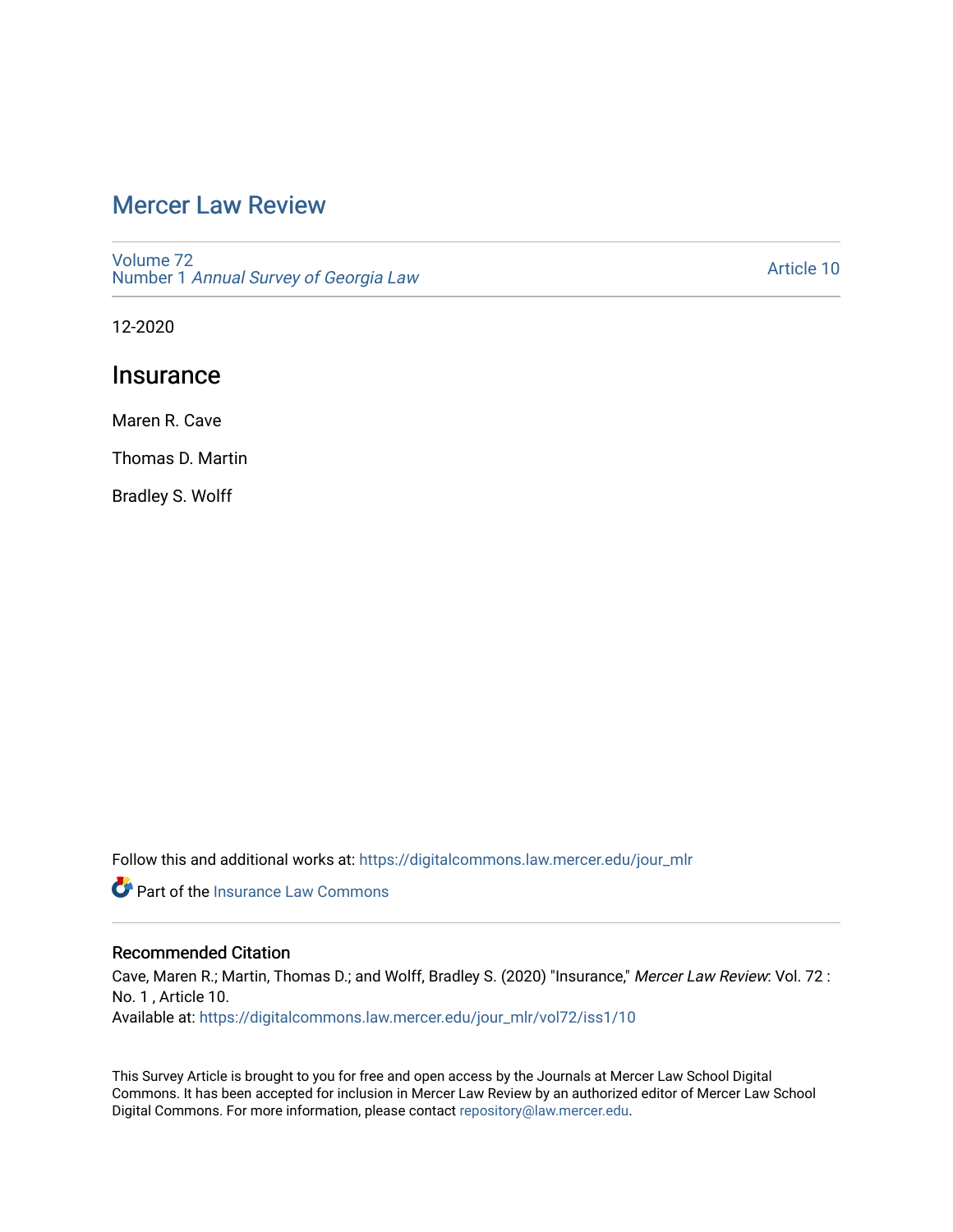## **Insurance**

**by Maren R. Cave [\\*](#page-1-0)**

## **Thomas D. Martin [\\*\\*](#page-1-1)**

## **and Bradley S. Wolff [\\*\\*\\*](#page-1-2)**

### I. INTRODUCTION

During this Survey period, the courts in Georgia returned to the usual abundance of automobile and uninsured motorist (UM) cases, the summaries of which make up most of this annual update.<sup>[1](#page-1-3)</sup> The courts decided three cases involving UM coverage limits that were less than the policies' liability limits and the claims of insureds that the carriers owed coverage equal to the liability limits. The insurers prevailed in all three cases. In a fourth case, the Georgia Court of Appeals determined that an insured could not sue a tortfeasor in the name of "John Doe," where the person's name was known but his whereabouts were unknown.[2](#page-1-4) The court of appeals also decided that an insurance policy delivered in Georgia could be interpreted according to Kentucky law and considered, but did not decide whether a requirement that the insured notify the

<sup>2</sup> Bell v. State Farm Mut. Auto. Ins. Co., 355 Ga. App. 82, 842 S.E.2d 530 (2020).

131

<span id="page-1-0"></span><sup>\*</sup> Partner in the firm of Swift Currie McGhee & Hiers, Atlanta, Georgia. St. Olaf College (B.A., 1997); Mercer University, Walter F. George School of Law (J.D., 2000). Member, State Bar of Georgia, Atlanta Bar Association; The CLM Alliance; Defense Research Institute; Georgia Defense Lawyers Association; Lawyers Club of Atlanta; Order of Barristers.

<span id="page-1-1"></span><sup>\*\*</sup> Partner in the firm of Swift, Currie, McGhee & Hiers, Atlanta, Georgia. University of Georgia (B.A., summa cum laude, 1984); University of Georgia School of Law (J.D., cum laude, 1987). Member, State Bar of Georgia (Tort and Insurance Practice and Litigation); Defense Research Institute.

<span id="page-1-2"></span><sup>\*\*\*</sup> Partner in the firm of Swift, Currie, McGhee & Hiers, Atlanta, Georgia. Vanderbilt University (B.A., cum laude, 1983); University of Georgia School of Law (J.D., cum laude, 1986). Member, State Bar of Georgia; Defense Research Institute; Georgia Defense Lawyers Association.

<span id="page-1-4"></span><span id="page-1-3"></span><sup>1</sup> For an analysis of insurance law during the prior survey period, see Bradley S. Wolff, Maren R. Cave, and Thomas D. Martin, *Insurance*, *Annual Survey of Georgia Law,* 71 MERCER L. REV. 117 (2019).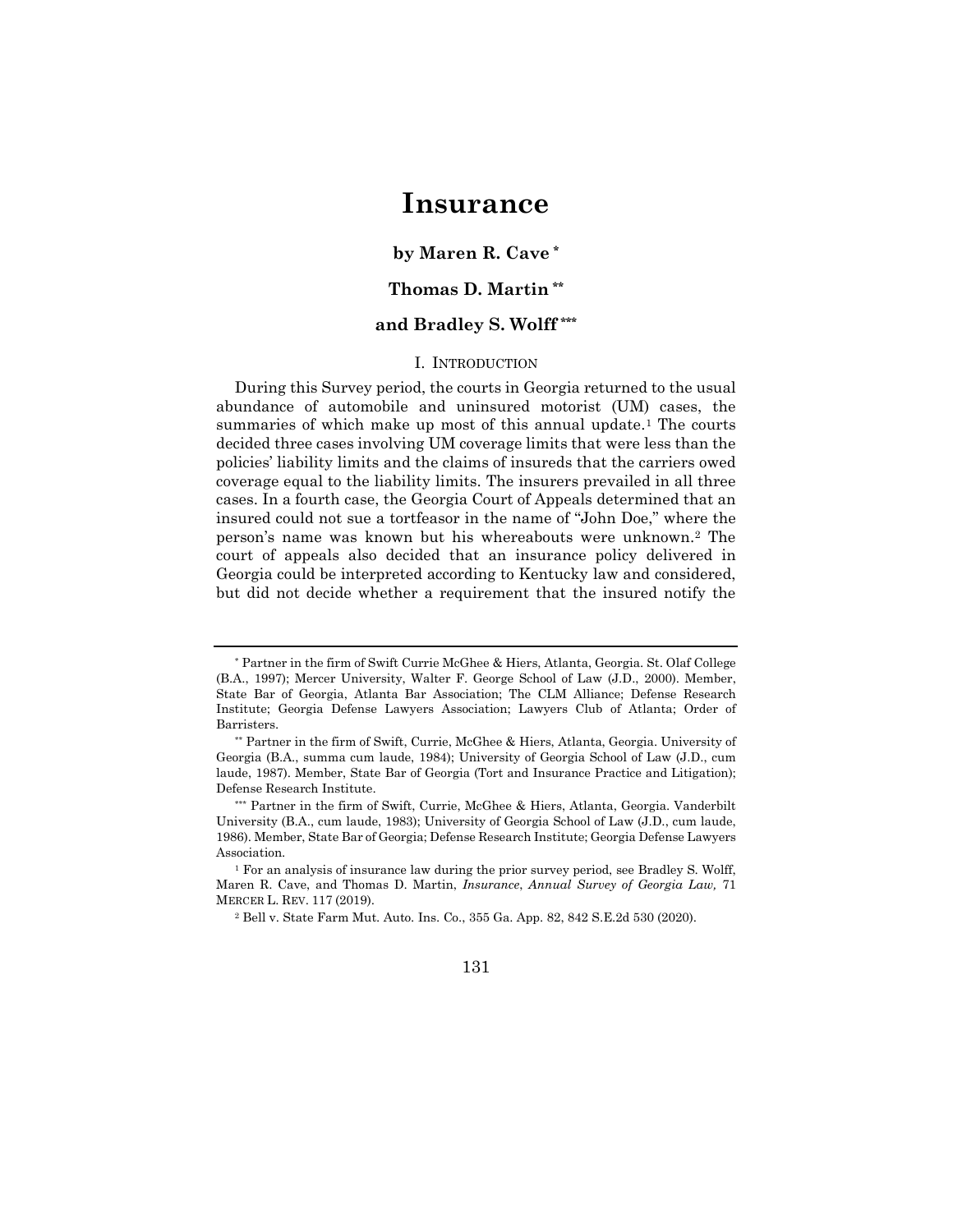insurer of a proposed settlement was a substantive or remedial matter.[3](#page-2-0) The case was therefore returned to the trial court on that issue.[4](#page-2-1) In the liability insurance arena, there were a couple of important decisions concerning declaratory judgment actions, another involving the cooperation of an insured in a liability claim, and another concerning liability coverage under a homeowner's policy for injury claims relating to an incident involving a motor vehicle. In the property arena, the survey found both state and federal decisions on first-party issues like rescission, the duty to read, coverage under a "seepage and leakage" exclusion, and the legal effect of accepting premiums after a lapse in coverage.

#### II. AUTOMOBILE INSURANCE CASES

## *A. Duty to Offer Statutory Minimum UM Coverage Not Triggered by Increase in Liability Coverage*

In *Hunter v. Progressive Mountain Insurance Co.*,[5](#page-2-2) the Georgia Court of Appeals held that an insured's request for an increase in liability coverage under an existing automobile insurance policy does not *per se* trigger an insurer's duty under O.C.G.A.  $\S 33-7-11(a)(1)^6$  $\S 33-7-11(a)(1)^6$  to offer the insured the mandated statutory minimum UM coverage.[7](#page-2-4) After continuously renewing their Progressive Mountain Insurance Company (Progressive Mountain) automobile insurance policy for two years, the Hunters elected to increase their liability coverage from \$50,000/person and \$100,000/accident to \$100,000/person and \$300,000/accident. The couple did not request—and Progressive Mountain did not offer—a corresponding increase in their \$25,000/person and \$50,000/accident UM limits.<sup>[8](#page-2-5)</sup> In addressing whether Progressive Mountain had a duty to offer the Hunters increased UM coverage, the court made clear that an insurer must offer the statutory minimum UM coverage only when (i) an insured first obtains UM coverage; or (ii) an insured requests an increase in UM coverage[.9](#page-2-6) Because the Hunters' increase in liability coverage did not (i)

<sup>3</sup> Helton v. United Servs. Auto. Ass'n, 354 Ga. App. 208, 840 S.E.2d 692 (2020).

<sup>4</sup> *Id.* at 213–14, 840 S.E.2d at 697.

<sup>5</sup> 353 Ga. App. 444, 838 S.E.2d 112 (2020).

<sup>6</sup> O.C.G.A. § 33-7-11(a)(1) (2020).

<span id="page-2-4"></span><span id="page-2-3"></span><span id="page-2-2"></span><span id="page-2-1"></span><span id="page-2-0"></span><sup>7</sup> *Hunter*, 353 Ga. App. at 444, 828 S.E.2d at 112–13; *see* O.C.G.A. § 33-7-11(a)(1) (2020) (outlining UM coverage requirements for Georgia automobile insurance policies).

<sup>8</sup> *Id.*

<span id="page-2-6"></span><span id="page-2-5"></span><sup>9</sup> *Id.* at 446, 838 S.E.2d at 114, (citing Government Employees Insurance Co. v. Morgan, 341 Ga. App. 396, 800 S.E.2d 612 (2017)), discussed in Bradley S. Wolff, Maren R. Cave & Stephen M. Schatz, *Insurance*, *Annual Survey of Georgia Law*, 69 MERCER L. REV. 117, 119 (2017).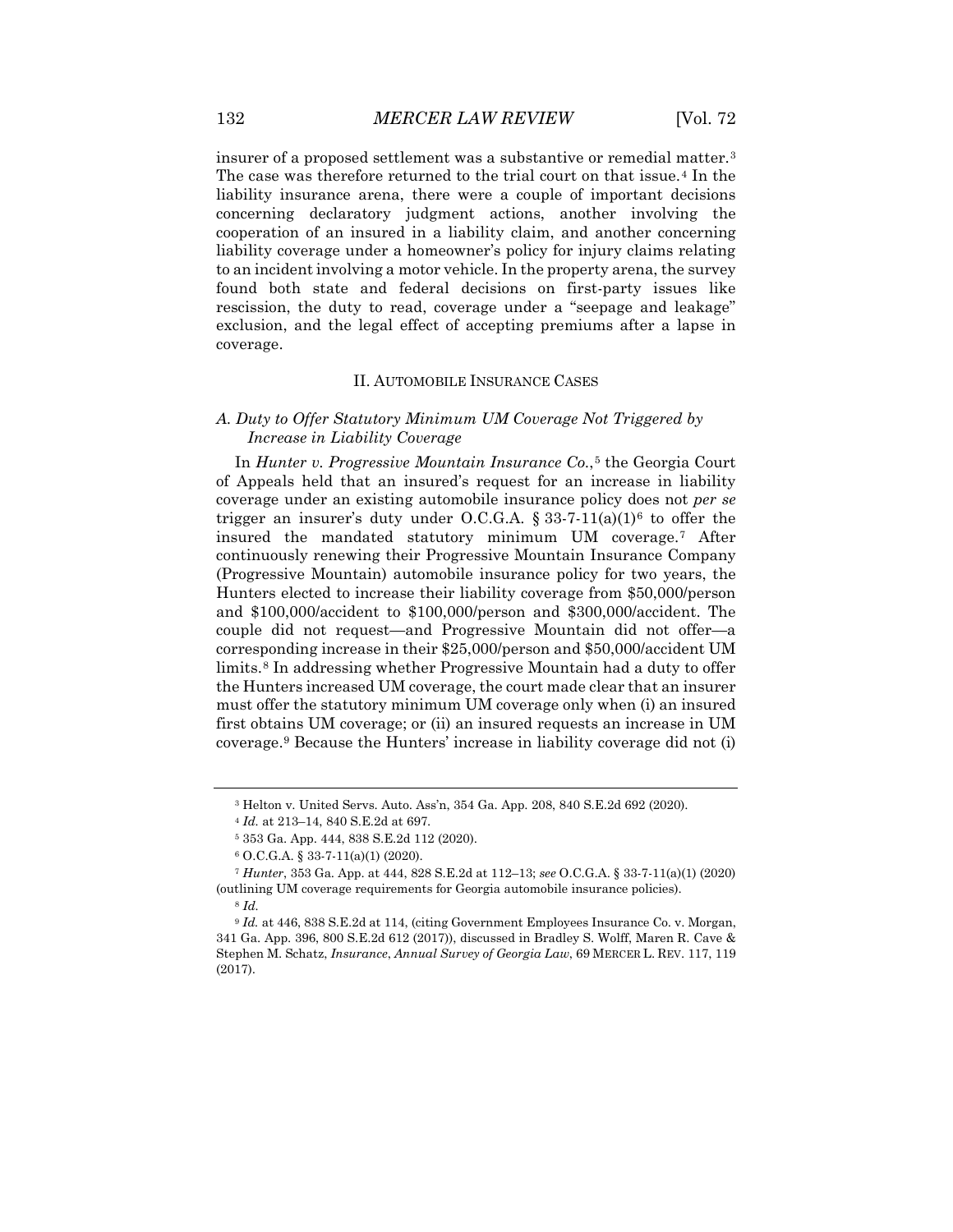create a new policy such that the policy was again "issued or delivered" within the meaning of O.C.G.A.  $\S 33-7-11(a)(1)$ ; or (ii) constitute a requested increase in UM coverage, $10$  the court found that Progressive Mountain had no duty to offer the Hunters an increase in UM coverage.[11](#page-3-1) However, the court pointed out that its decision was based on the fact the Hunters had elected to "decouple" their liability and UM limits.[12](#page-3-2) Where the limits were "still linked in some way," the result might well be different.<sup>[13](#page-3-3)</sup>

## *B. Affirmative Choice of Unequal Limits Not Affected by 2008 "Added On" Amendment to O.C.G.A. § 33-7-11*

O.C.G.A. § 33-7-11(a)(1) makes an automobile insurance policy's UM limits equal to the liability limits by default, though an insured may "affirmatively choose" lower UM limits.[14](#page-3-4) In *Cline v. Allstate Property & Casualty Insurance*,[15](#page-3-5) the Georgia Court of Appeals held that an affirmative choice for lower UM limits made prior to enactment of the "added on" amendment to O.C.G.A. § 33-7-11 in 2008[16](#page-3-6) was not nullified by the amendment.[17](#page-3-7) In 2003, the Clines entered into an Allstate automobile insurance policy with equal UM and liability coverage limits. In October 2008, before the "added on" amendment went into effect, Mrs. Cline increased the liability limit to \$100,000 and completed a new coverage selection/rejection form, electing to keep the UM coverage of \$25,000/person. The Clines continuously renewed the policy through 2016, when Mr. Cline was injured in an automobile accident. Mr. Cline argued that the "added on" amendment nullified the October 2008 affirmative election for lower UM coverage, requiring Allstate to provide him default UM coverage in an amount equal to the policy's \$100,000

<sup>10</sup> *Id.* at 447–48, 838 S.E.2d at 114.

<sup>11</sup> *Id.* at 447–48, 838 S.E.2d at 115.

<span id="page-3-1"></span><span id="page-3-0"></span><sup>12</sup> *Id.* <sup>13</sup> *Id.*

<sup>14</sup> O.C.G.A. § 33-7-11(a)(1)(B)(2020).

<sup>15</sup> 354 Ga. App. 415, 841 S.E.2d 63 (2020).

<span id="page-3-6"></span><span id="page-3-5"></span><span id="page-3-4"></span><span id="page-3-3"></span><span id="page-3-2"></span><sup>16</sup> Ga. S. Bill 276, Reg. Sess., 2008 Ga. Laws 801 (codified as amended at O.C.G.A. § 33-7-11). Prior to the 2008 amendment, all Georgia UM policies were "reduced by" policies, "under which the UM limits of liability [were] reduced by any amount that the insured received from the tortfeasor's insurer." *Cline*, 354 Ga. App. at 416–17, 841 S.E.2d at 65 (quoting Allstate Fire & Cas. Ins. Co. v. Rothman, 332 Ga. App. 670, 672, 774 S.E.2d 735, 738 (2015)). "The 2008 amendment introduced [the option of] "added on" [UM] coverage, "which provides that the applicable limits of liability are available to cover any damages an insured suffers which exceed the tortfeasor's policy limits," and made "added on" coverage the default, absent an insured's written request for "reduced by" coverage. *Id.* at 417, 841 S.E.2d at 65 (quoting *Rothman*, 332 Ga. App. at 672, 774 S.E.2d at 737).

<span id="page-3-7"></span><sup>17</sup> 354 Ga. App. at 416, 841 S.E.2d at 65.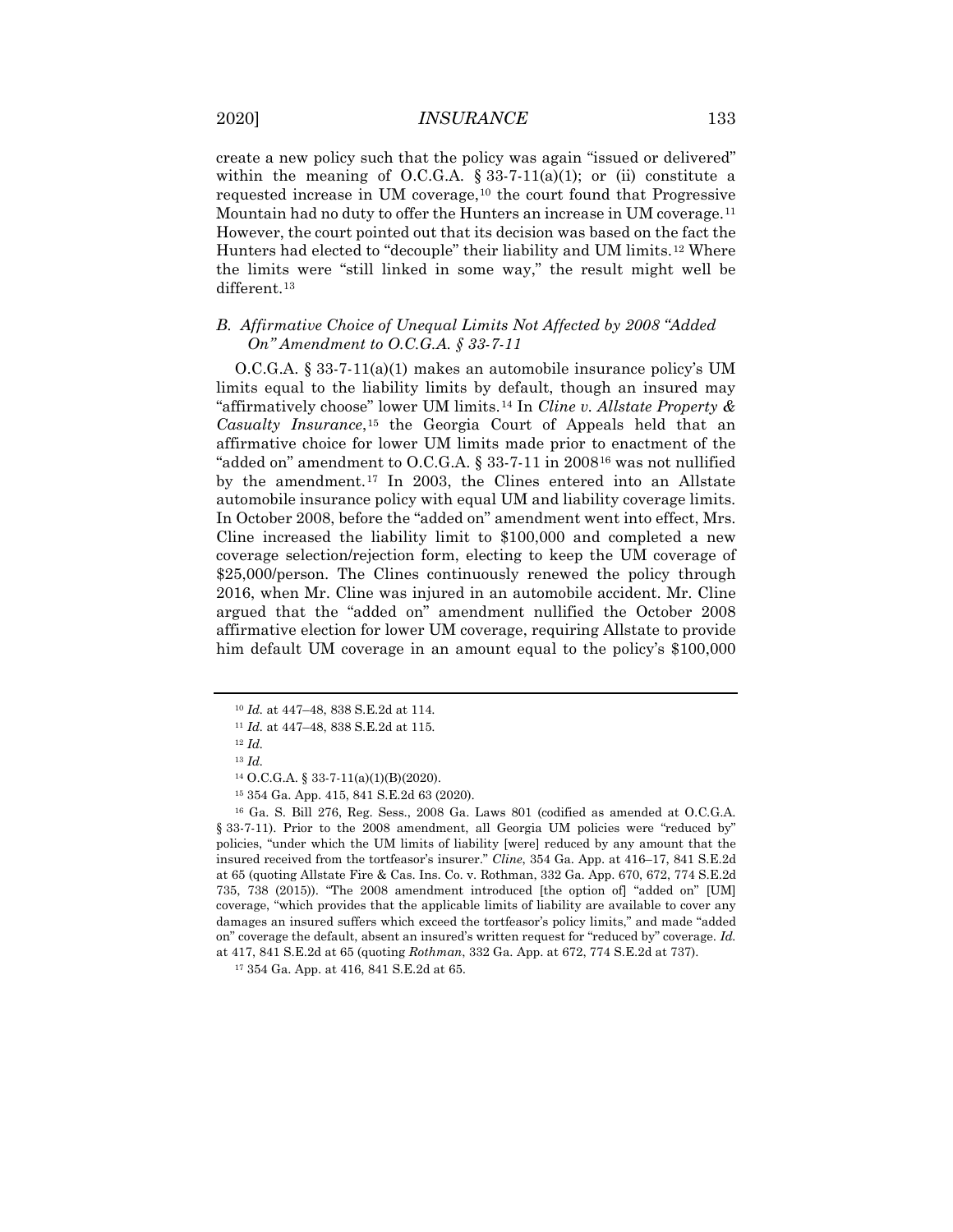liability limit.[18](#page-4-0) The Georgia Court of Appeals held that the "added on" amendment did not affect Mrs. Cline's right to affirmatively choose unequal UM and liability limits; but it did result in the UM coverage being converted from "reduced by" to "added on."[19](#page-4-1)

## *C. Selection of Unequal Limits by Pre-Filled Application with Disclaimer Constitutes Affirmative Choice*

The United States Court of Appeals for the Eleventh Circuit also addressed what it means for an insured to "affirmatively choose" lower UM limits under O.C.G.A. § 33-7-11(a)(1).[20](#page-4-2) In *State Auto Property & Casualty Insurance Co. v. Jacobs*, <sup>[21](#page-4-3)</sup> Jacobs signed a pre-filled automobile insurance application specifically requesting \$25,000 in UM coverage. The application also contained a disclaimer acknowledging that UM coverage had been offered and explained to him and that he selected the limits shown in the application.[22](#page-4-4) The court held that Jacobs affirmatively chose the \$25,000 UM limit, and that it was inconsequential that Jacobs's signature and election came in a pre-filled application rather than a separate, written statement because Jacobs had a duty to read and understand the policy.<sup>[23](#page-4-5)</sup>

#### *D. Insured Cannot Sue Known Tortfeasor as "John Doe"*

Under Georgia's UM statute, a plaintiff may only institute an action against a "John Doe" defendant when the owner or operator of a vehicle is unknown.[24](#page-4-6) When the owner or operator is known, he or she must be named as a defendant; service by publication is authorized if the person resides out of the state, has departed from the state, cannot after due diligence be found within the state, or avoids service.[25](#page-4-7) In *Bell v. State Farm Mutual Automobile Insurance Co.*, <sup>[26](#page-4-8)</sup> the Georgia Court of Appeals made clear that its decision in *Smith v. Phillips*[27](#page-4-9) did not allow a plaintiff to sue a defendant as John Doe when she knew her tortfeasor's identity, although she did not know where the tortfeasor may be found.[28](#page-4-10)

<sup>18</sup> *Id.* at 416, 841 S.E.2d at 64.

<sup>19</sup> *Id.* at 417, 841 S.E.2d at 65.

<span id="page-4-6"></span><span id="page-4-5"></span><span id="page-4-4"></span><span id="page-4-3"></span><span id="page-4-2"></span><span id="page-4-1"></span><span id="page-4-0"></span><sup>20</sup> State Auto Property & Casualty Insurance Co. v. Jacobs, 791 F. App'x. 28 (11th Cir. 2019).

<sup>21</sup> *Id*. at 30.

<sup>22</sup> *Id.* at 31.

<sup>23</sup> *Id.* at 31–32.

<sup>24</sup> O.C.G.A. § 33-7-11(d) (2020).

<sup>25</sup> O.C.G.A. § 33-7-11(e).

<span id="page-4-8"></span><span id="page-4-7"></span><sup>26</sup> 355 Ga. App. 82, 842 S.E.2d 530.

<span id="page-4-9"></span><sup>27</sup> 172 Ga. App. 459, 323 S.E.2d 669 (1984).

<span id="page-4-10"></span><sup>28</sup> *Bell*, 355 Ga. App. at 83, 842 S.E.2d at 531.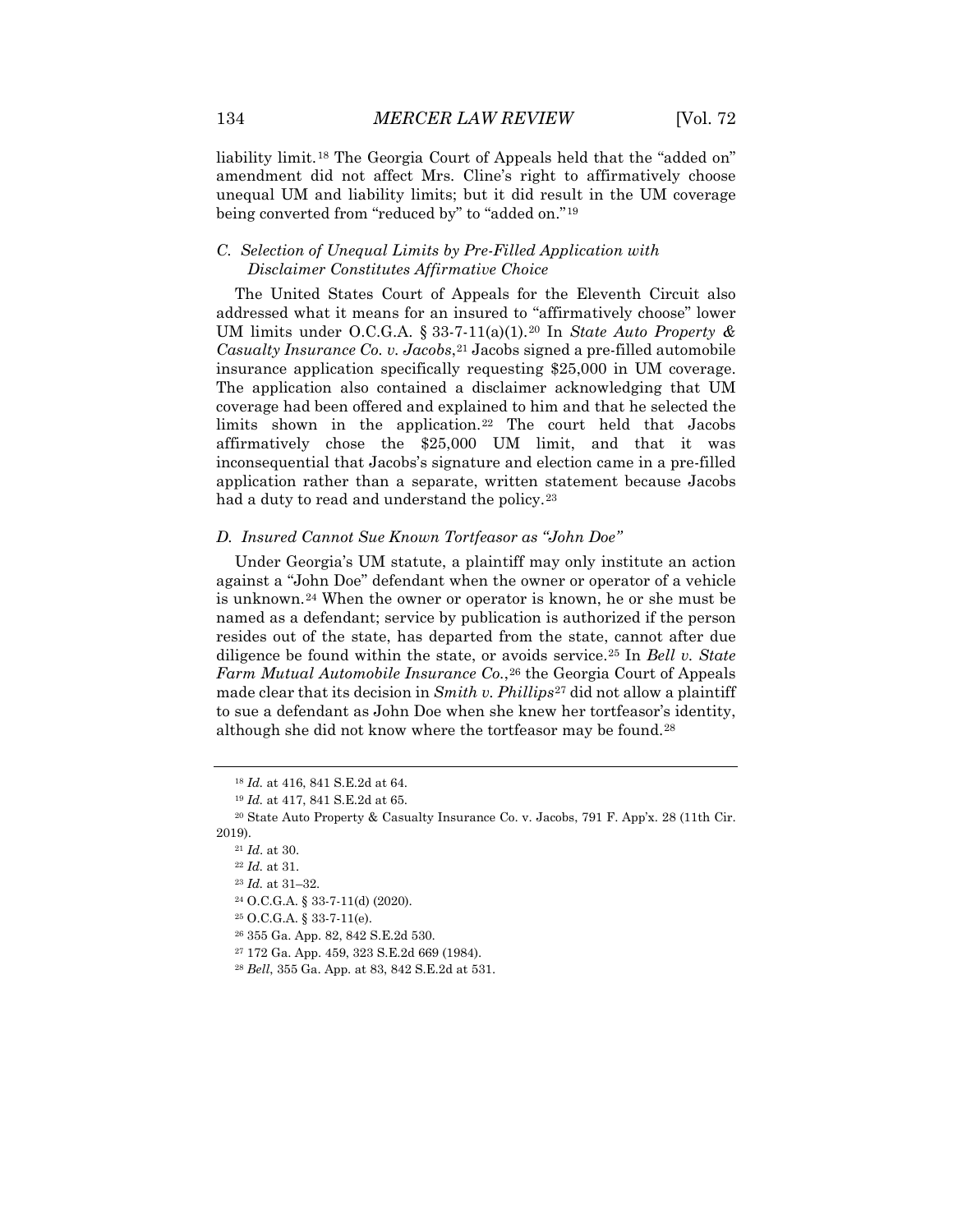## 2020] *INSURANCE* 135

Bell was in an automobile accident with Brown in California. Bell knew Brown and communicated with him following the accident. When Bell filed suit in Georgia, however, she named John Doe, not Brown, as the defendant. Bell served her UM insurer, State Farm, with a copy of the complaint, but did not attempt to locate or serve Brown. The trial court granted summary judgment to State Farm on the ground that Bell did not serve Brown before the expiration of the statute of limitations, preventing her from obtaining a judgment against Brown and therefore precluded her from obtaining UM benefits from State Farm.[29](#page-5-0)

On appeal, Bell quoted a line from the decision in *Smith*: "a motorist or vehicle owner against whom a claim is pending, but who cannot be located, is treated as an uninsured motorist, since 'whereabouts unknown' is now equal to 'identity unknown' and 'identity unknown' is equal to 'uninsured motorist' under O.C.G.A. § 33-7-11(d)."[30](#page-5-1) Bell argued that because there was no accident report, she did not have Brown's date of birth, address, or other identifying information that could be used to determine where he lived. Therefore, she argued Brown's whereabouts were unknown, which "equals" his identity being unknown, permitting her to sue "John Doe" in lieu of service on Brown before proceeding against State Farm.[31](#page-5-2)

The Georgia Court of Appeals rejected Bell's argument, noting that the line from *Smith* was taken out of context.[32](#page-5-3) The court explained that, in *Smith*, the plaintiff filed a complaint against a non-resident tortfeasor for injuries arising from an automobile accident.<sup>[33](#page-5-4)</sup> The plaintiff's UM carrier participated in the suit under the tortfeasor's name rather than its own.<sup>[34](#page-5-5)</sup> The trial court entered judgment against the UM carrier,<sup>[35](#page-5-6)</sup> and the Georgia Court of Appeals reversed on the grounds that (i) the plaintiff needed to obtain at least a nominal judgment against the tortfeasor for judgment to be entered against the UM carrier, and (ii) the UM carrier was not a named party, so no judgment could be entered against it.<sup>[36](#page-5-7)</sup> The *Smith* court used the language quoted by Bell to explain that the trial court could not exercise personal jurisdiction over the non-resident tortfeasor; but should have allowed an action to proceed against him so

<sup>29</sup> *Id.* at 82, 842 S.E.2d at 530–31.

<span id="page-5-1"></span><span id="page-5-0"></span><sup>30</sup> Brief for Appellant at \*9–10, Bell v. State Farm Mut. Auto. Ins. Co., 842 S.E.2d 530 (2020) (No. A20A0342), 2019 GA APP. CT. BRIEFS LEXIS 2800 (quoting *Smith v. Phillips*, 172 Ga. App. at 462–63, 323 S.E.2d at 673).

<span id="page-5-6"></span><span id="page-5-5"></span><span id="page-5-4"></span><span id="page-5-3"></span><span id="page-5-2"></span><sup>31</sup> Brief for Petitioner at \*9, Bell v. State Farm Mut. Auto. Ins. Co., 842 S.E.2d 530 (2020) (No. A20A0342).

<sup>32</sup> *Bell*, 355 Ga. App. at 83, 842 S.E.2d at 531.

<sup>33</sup> *Id.*

<sup>34</sup> *Id.*

<sup>35</sup> *Id.*

<span id="page-5-7"></span><sup>36</sup> *Id.*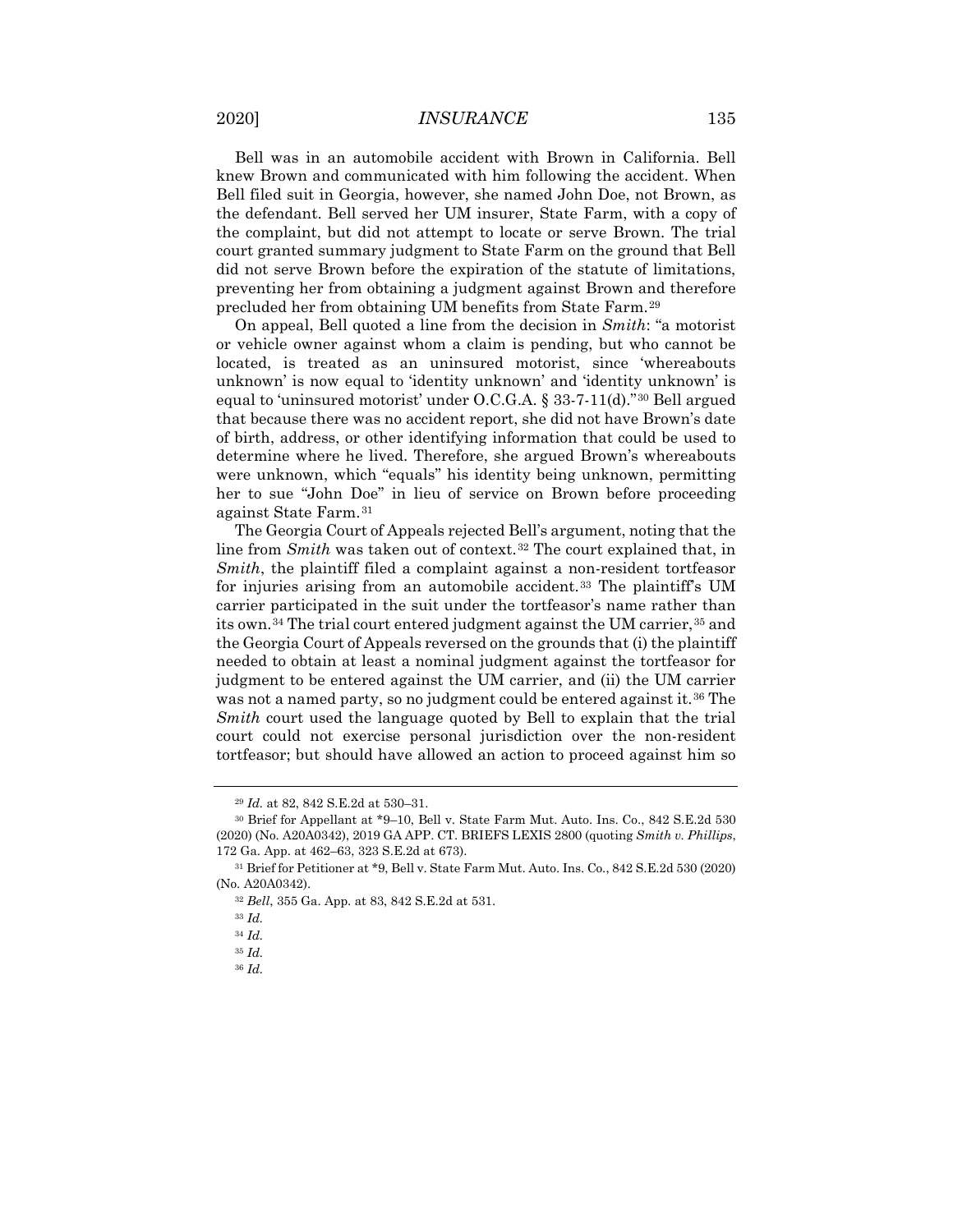that the plaintiff could satisfy the condition precedent to seeking judgment against his UM carrier.<sup>[37](#page-6-0)</sup> Bell, on the other hand, never sued Brown in his own name and never attempted to serve him. Thus, there was never a claim pending against Brown and *Smith* did not apply.[38](#page-6-1)

## *E. A Policy Delivered In Georgia Could Be Considered A Kentucky Policy, Yet Georgia Law May Apply To A Particular Provision If It Is Remedial*

As discussed in the 2018 Survey,<sup>39</sup> in *Newstrom v. Auto-Owners Insurance Co.*, <sup>[40](#page-6-3)</sup> the Georgia Court of Appeals held that when an insured under a Georgia policy is injured out of state but seeks to recover UM benefits in Georgia, Georgia law controls as to "procedural and remedial matters," like the effect of a release.[41](#page-6-4) In *Helton v. United Services Automobile Association,*[42](#page-6-5) the court left open whether an out-of-state's notice provision regarding settlement is a substantive or remedial matter when an insured is injured in Georgia and seeks to recover UM benefits in Georgia.[43](#page-6-6)

The Heltons entered into an automobile insurance policy in Kentucky with United Services Automobile Association (USAA) but had the policy delivered to their new home in Georgia. Mrs. Helton was subsequently involved in an automobile accident in Georgia. Without notifying USAA, she settled with the other driver's liability carrier and executed a "Limited Liability Release Pursuant to O.C.G.A. § 33-24-41.1." She then turned to USAA to recover her alleged remaining uncompensated damages.[44](#page-6-7)

USAA moved for summary judgment, pointing to a policy provision excluding coverage where the insured failed to provide prior written notice to USAA of a proposed settlement as required by Kentucky law. Mrs. Helton argued that because the policy was delivered in Georgia, Georgia law governed the policy, including the effect of the release. Citing Amica Mutual Insurance Co. v. Bourgalt,<sup>[45](#page-6-8)</sup> the trial court found that delivery in Georgia did not control, and because the policy said it covered vehicle garaged in Kentucky, was written on Kentucky forms, and used

- <sup>43</sup> *Id.* at 210–11, 840 S.E.2d at 695
- <span id="page-6-7"></span><sup>44</sup> *Id.* at 209, 840 S.E.2d at 694.

<sup>37</sup> *Id.*

<sup>38</sup> *Id.*

<span id="page-6-6"></span><span id="page-6-5"></span><span id="page-6-4"></span><span id="page-6-3"></span><span id="page-6-2"></span><span id="page-6-1"></span><span id="page-6-0"></span><sup>39</sup> *See* Thomas D. Martin, Bradley S. Wolff, & Maren R. Cave, *Insurance*, *Annual Survey of Georgia Law*, 70 MERCER L. REV. 111, 112–13 (2018).

<sup>40</sup> 343 Ga. App. 576, 807 S.E.2d 501 (2017).

<sup>41</sup> *Id.* at 578, 807 S.E.2d at 503.

<sup>42</sup> 354 Ga. App. at 208, 840 S.E.2d at 693.

<span id="page-6-8"></span><sup>45</sup> 263 Ga. 157, 429 S.E.2d 908 (1993).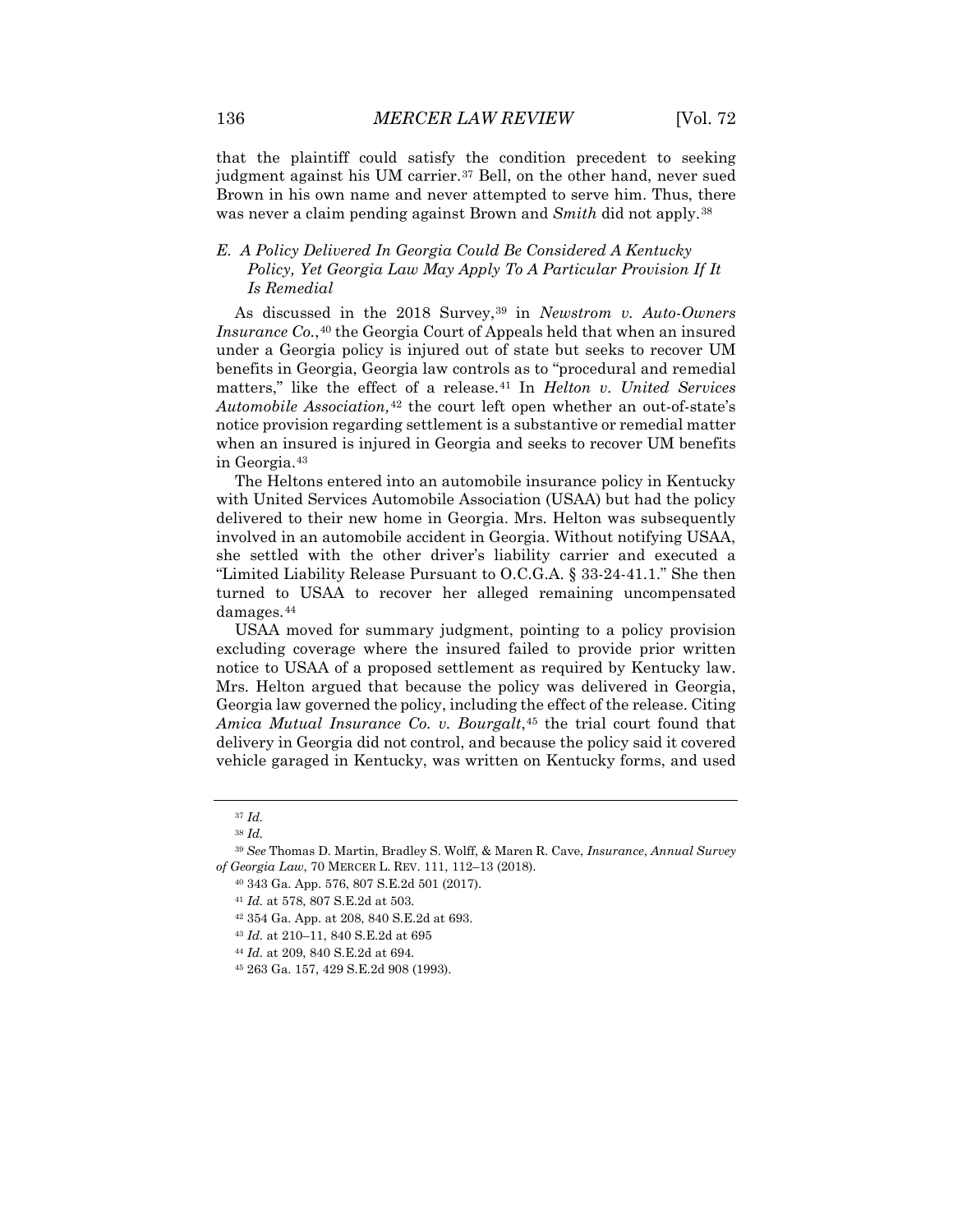Kentucky rates, it would be considered a Kentucky policy. The court therefore granted summary judgment for USAA.[46](#page-7-0)

On appeal, the Georgia Court of Appeals agreed with the trial court's conclusion on the delivery argument.<sup>[47](#page-7-1)</sup> It noted, however, that Mrs. Helton had asserted an additional argument: that even if Kentucky substantive law applied to the policy generally, Georgia law governed the particular coverage issue at hand—whether Mrs. Helton took the steps necessary to assert a UM claim under the policy—as a "procedural and remedial matter."[48](#page-7-2) The court stated that this argument could not be resolved by *Amica*, because *Amica* concerned the enforceability of an exclusion that turned on a circumstance of the collision itself; while Mrs. Helton's argument concerned whether UM coverage was properly denied for failure to comply with a policy notice provision after her accident.[49](#page-7-3) Because the trial court only broadly concluded that Kentucky substantive law governed the policy without addressing this particular argument, the court vacated the judgment and remanded the case.<sup>[50](#page-7-4)</sup>

#### III. LIABILITY INSURANCE CASES

#### *A. Timing and Purpose of Declaratory Judgment Actions*

The Georgia Court of Appeals issued two decisions clarifying the purpose and timing for declaratory judgment actions in Georgia. In *United Specialty Insurance Co. v. Cardona-Rodriguez*,<sup>[51](#page-7-5)</sup> the Georgia Court of Appeals reminded us that declaratory judgments should be utilized for instances of actual uncertainty regarding a policy's coverage[.52](#page-7-6) After an employee of a car wash company injured a patron, the insurer of the car wash company, United Specialty Insurance Company (United Specialty), rejected a \$100,000 time-limited demand because the at-fault employee was not licensed. When the injured patron later filed suit, United Specialty initiated a declaratory judgment action to determine whether its available coverage was \$25,000 (under the endorsement for unlicensed drivers) or \$100,000.[53](#page-7-7)

<span id="page-7-0"></span>In vacating the trial court's entry of summary judgment for the injured patron and applying the \$100,000 limits of the policy, the Georgia Court of Appeals specifically focused on the language of the reservation of rights

<sup>46</sup> *Helton*, 354 Ga. App. at 210, 840 S.E.2d at 695.

<span id="page-7-2"></span><span id="page-7-1"></span><sup>47</sup> *Id.* at 212, 840 S.E.2d at 695–96.

<sup>48</sup> *Id.*, 840 S.E.2d at 696.

<span id="page-7-3"></span><sup>49</sup> *Id.*

<span id="page-7-4"></span><sup>50</sup> *Id.* at 213–14, 840 S.E.2d at 697.

<span id="page-7-5"></span><sup>51</sup> 352 Ga. App. 299, 835 S.E.2d 1 (2019).

<span id="page-7-7"></span><span id="page-7-6"></span><sup>52</sup> *Id.* at 305, 835 S.E.2d at 6.

<sup>53</sup> *Id*. at 301, 835 S.E.2d at 3.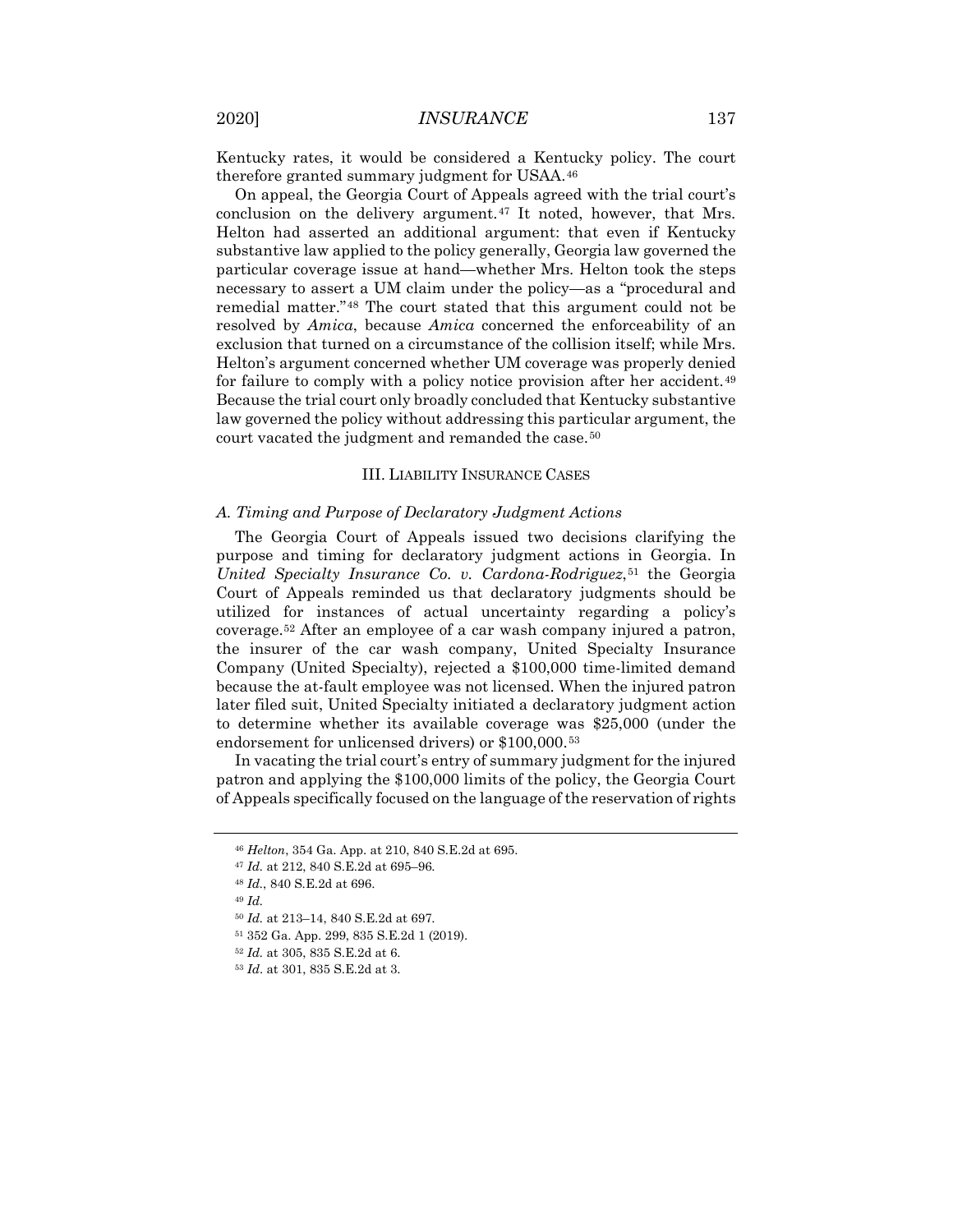letter sent by United Specialty.<sup>[54](#page-8-0)</sup> Specifically, the court noted the letter sent by United Specialty did not assert it was "uncertain" as to its rights or the policy or unclear on how to proceed.[55](#page-8-1) In fact, the letter mentioned United Specialty had rejected the previous \$100,000 demand and offered \$25,000.<sup>[56](#page-8-2)</sup> The court held that "[h]ad United [Specialty] indicated in any of its correspondence . . . that it was uncertain as to its obligation under the policy," the court's decision would have been different, but United Specialty "has asserted all along–with *absolute certainty*–that coverage under the policy was limited to \$25,000."[57](#page-8-3) The court concluded United Specialty was "not in need of any direction from the court with respect to future conduct on its part."[58](#page-8-4) Moreover, the court reiterated that an insurer "may not refuse to pay (under its policy) and then use declaratory judgment procedure as a means of avoiding bad faith penalties."[59](#page-8-5) The Georgia Court of Appeals concluded that the trial court was without jurisdiction to render a declaratory judgment and that the petition was invalid.[60](#page-8-6)

In *Southern Trust Insurance Company v. Mountain Express Oil Company*,*[61](#page-8-7)* the Georgia Court of Appeals held an insurer was obligated to file a declaratory judgment action in order to protect itself from liability for breach of contract and for bad faith when an insured objected to the scope of the insurer's defense.<sup>[62](#page-8-8)</sup> After Mountain Express Oil Company (MEX) was sued for breach of contract, injunctive relief, and libel/slander by a rival company, Southern Trust Insurance Company (Southern Trust) informed MEX that it was denying coverage on the nonlibel/slander claims and agreed to reimburse MEX's legal fees for the defense of the libel/slander claims. MEX sent Southern Trust a letter disputing the decision on the non-libel/slander claims asserting its belief that the policy provided coverage for all matters set forth in the lawsuit.<sup>[63](#page-8-9)</sup>

When the lawsuit against MEX settled, MEX demanded Southern Trust pay for the entirety of its legal fees and subsequently filed suit against Southern Trust for breach of contract and for bad faith, contending Southern Trust had a duty to defend the entire suit. Southern Trust moved for summary judgment, claiming that it fulfilled its duty

<sup>54</sup> *Id.* at 303, 835 S.E.2d at 4.

<span id="page-8-2"></span><span id="page-8-1"></span><span id="page-8-0"></span><sup>55</sup> *Id.*

<sup>56</sup> *Id.*

<sup>57</sup> *Id.* at 303–04, 835 S.E.2d at 4 (emphasis in original).

<span id="page-8-4"></span><span id="page-8-3"></span><sup>58</sup> *Id.* at 304, 835 S.E.2d at 5.

<span id="page-8-5"></span><sup>59</sup> *Id.* at 305, 835 S.E.2d at 6.

<span id="page-8-7"></span><span id="page-8-6"></span><sup>60</sup> *Id.* at 306, 835 S.E.2d at 6.

<sup>61</sup> 351 Ga. App. 117, 828 S.E.2d 455 (2019).

<sup>62</sup> *Id.* at 123, 828 S.E.2d at 459.

<span id="page-8-9"></span><span id="page-8-8"></span><sup>63</sup> *Id.* at 118–19, 828 S.E.2d at 457.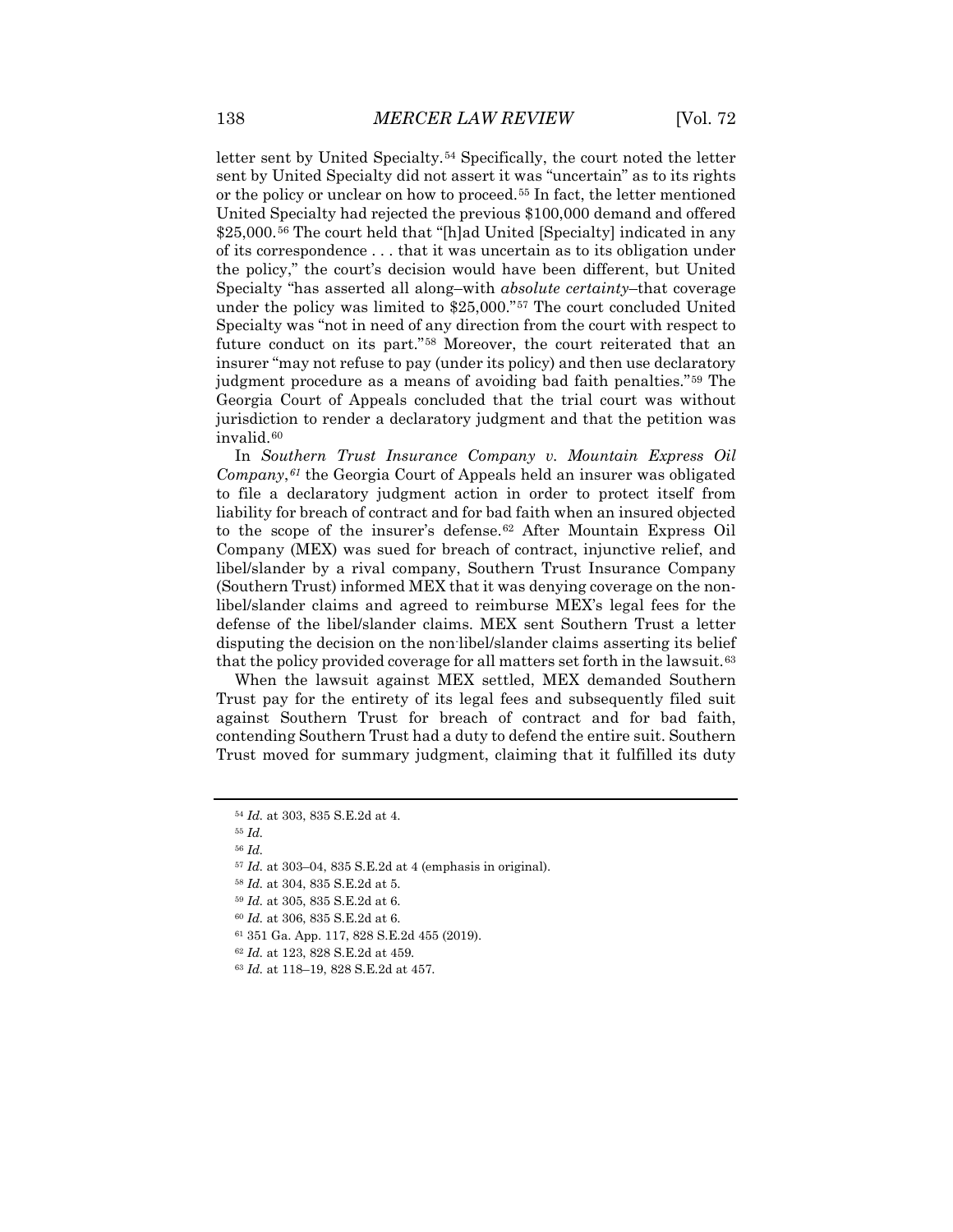under the insurance contract. MEX responded that Southern Trust's failure to file a declaratory judgment to determine its duty to defend precluded it from challenging its obligation to pay the full amount of fees. The trial court concluded Southern Trust was under an obligation to defend the entire suit and that its failure to file a declaratory judgment action waived all of its defenses.[64](#page-9-0)

Following Southern Trust's appeal, the Georgia Court of Appeals affirmed the trial court's decision, concluding that Southern Trust was obligated to defend the suit in its entirety and that its failure to do so breached the Southern Trust policy.[65](#page-9-1) Moreover, the court confirmed there was no unequivocal acceptance by MEX of Southern Trust's partial defense since MEX notified the insurer "that it did not accept the refusal to defend the entire suit."[66](#page-9-2) According to the court, Southern Trust "was required to file a declaratory action to preserve its defenses and protect itself from liability for breach of contract and bad faith."[67](#page-9-3)

#### *B. Insured's Duty to Cooperate*

Cooperation and the disclosure of information by an insured to its insurer was the focus of *Lloyd's of London v. Navicent Health, Inc.*,[68](#page-9-4) where the United States District Court for the Middle District of Georgia analyzed the insured's obligation to disclose information requested by the insurer.[69](#page-9-5) After a former Navicent Health employee filed a *qui tam* action alleging that, as an employee of Navicent, he was directed to "upcode" Medicare billing to charge more for non-emergency ambulance transportation, the government began investigating Navicent. Navicent, in turn, forwarded a copy of the government's demand to its insurer, Lloyd's of London (Lloyd's), requesting that Lloyd's indemnify Navicent for expenses relating to the alleged "wrongful acts."[70](#page-9-6) Under the terms of the Lloyd's policy, Navicent was required to:

co-operate with [Lloyd's of London] in all investigations, including regarding the application and coverage under [the] Policy, . . . in all aspects of the conduct of suits and in enforcing any right of contribution or indemnity against any person or organization.<sup>[71](#page-9-7)</sup>

<span id="page-9-3"></span><sup>67</sup> *Id*.

<span id="page-9-0"></span><sup>64</sup> *Id.* at 119–20, 828 S.E.2d at 457–58.

<span id="page-9-1"></span><sup>65</sup> *Id*. at 121, 828 S.E.2d at 459.

<span id="page-9-2"></span><sup>66</sup> *Id.* at 123, 828 S.E.2d at 460.

<span id="page-9-5"></span><span id="page-9-4"></span><sup>68</sup> No. 5:18-cv-00133, 2019 U.S. Dist. LEXIS 172208, at \*1 (M.D. Ga. Oct. 3, 2019). <sup>69</sup> *Id.* at \*6.

<span id="page-9-7"></span><span id="page-9-6"></span><sup>70</sup> *Id.*

<sup>71</sup> *Id.* at \*3.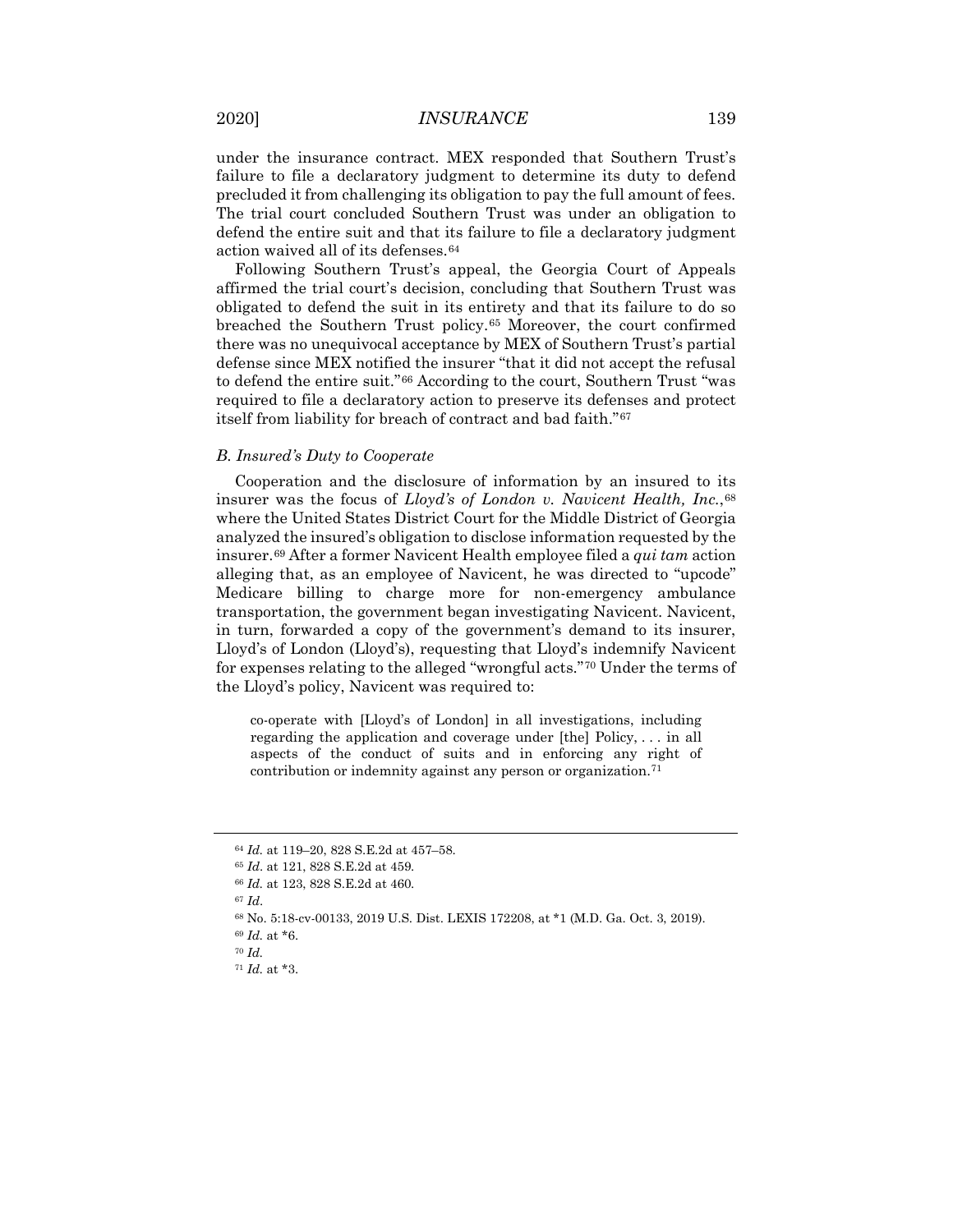Furthermore, Lloyd's had the right to (i) "effectively associate with [Navicent] in the investigation, defense and settlement of any Claim," and (ii) "conduct any investigation deemed necessary."[72](#page-10-0)

During settlement negotiations, the government and Navicent each presented to the other details concerning Navicent's alleged violations and Navicent's own findings—information that Lloyd's requested from Navicent on multiple occasions but was refused. Lloyd's also requested memoranda, documents, and interview notes from Navicent which Navicent either refused to provide on the grounds of privilege or provided only after significant redacting. Once Navicent and the government settled, Navicent demanded indemnification from Lloyd's. Lloyd's responded by reiterating its previous demands only to be refused again.[73](#page-10-1) Navicent asserted that the documents it provided "were 'more than sufficient to enable the Underwriters to conclude their investigation."<sup>[74](#page-10-2)</sup>

Lloyd's initiated a declaratory judgment action, seeking a declaration that Navicent breached by the policy by failing to cooperate with Lloyd's document demands.[75](#page-10-3) Both parties moved for summary judgment but the District Court denied the cross-motions, concluding that the sufficiency of Navicent's compliance and the explanation given by Navicent for its refusals were jury issues.[76](#page-10-4) The district court concluded that "Navicent cooperated to some degree with Lloyd's [of London's] requests, and [that] there [was] evidence that Navicent had some explanation for the documents it did not produce, namely that the documents [were] either privileged or do not exist."[77](#page-10-5) "Whether these explanations and Navicent's partial compliance were sufficient to satisfy," the cooperation language in the policy were "questions for [the] jury."[78](#page-10-6) The district court specifically rejected Navicent's claim that Lloyd's had to prove prejudice to its investigation due to Navicent's alleged failure to cooperate.[79](#page-10-7)  According to the district court, if the information requested by Lloyd's was material, then "Navicent's failure to produce it [was] prejudicial as a matter of law." [80](#page-10-8) While the court agreed with Navicent that Lloyd's failure to subpoena the requested documents during litigation cast some doubt on the materiality of the requests, the court concluded that

<sup>79</sup> *Id.*

<sup>72</sup> *Id.*

<sup>73</sup> *Id.* at \*3–7.

<sup>74</sup> *Id.*

<span id="page-10-6"></span><span id="page-10-5"></span><span id="page-10-4"></span><span id="page-10-3"></span><span id="page-10-2"></span><span id="page-10-1"></span><span id="page-10-0"></span><sup>75</sup> *Id.* at \*8. Lloyd's also sought a declaratory judgment that Navicent breached the Policy's "knowledge provision," arguing Navicent had knowledge of the Wrongful Act prior to the Continuity date.

<sup>76</sup> *Id.* at \*10.

<sup>77</sup> *Id.* at \*17–18.

<span id="page-10-8"></span><span id="page-10-7"></span><sup>78</sup> *Id.* at \*18.

<sup>80</sup> *Id.* at \*16–17.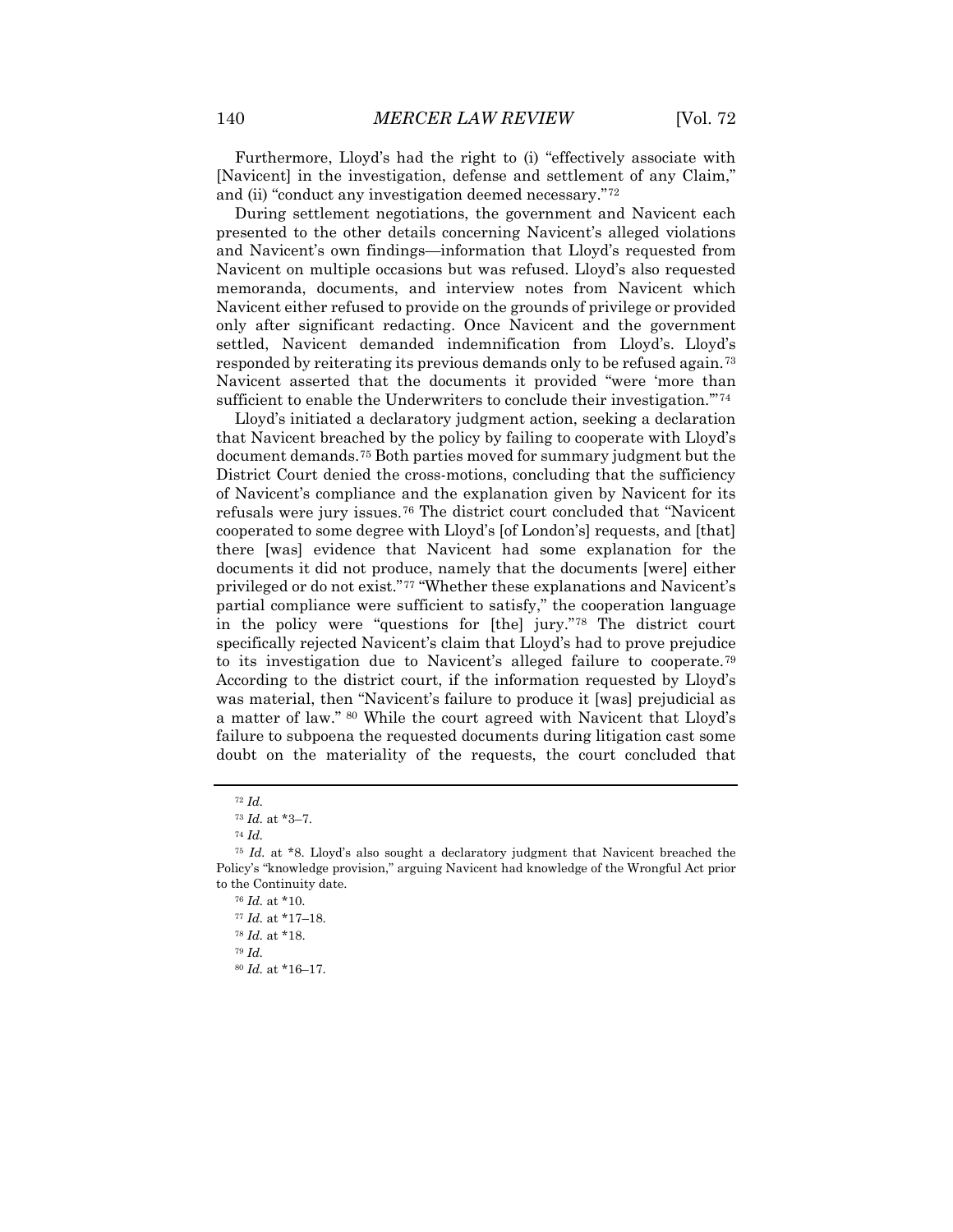whether Lloyd's was diligent in its own efforts to secure the documents was also an issue to be decided by the jury. [81](#page-11-0) 

## *C. Motor Vehicle Exclusion in Homeowner's Policy*

In *Wilkinson v. Georgia Farm Bureau Mutual Insurance Co.*,[82](#page-11-1) the Georgia Court of Appeals rejected an insurer's interpretation of the term "use" as it related to a homeowner's policy exclusion for loss arising out of the "use" of a motor vehicle.[83](#page-11-2) Mr. and Ms. Wilkinson visited a family friend, Mr. Buchanan, to "look at" a pickup that Buchanan recently purchased. Buchanan moved the truck on his inclined driveway so that Mr. and Ms. Wilkinson could walk around it. The truck was in neutral, was idling, and was facing down the drive toward the street with the emergency brake engaged. When Buchanan and Mr. Wilkinson decided to examine the engine, Buchanan asked Ms. Wilkinson to release the truck's hood latch, warning her not to release the parking brake. Ms. Wilkinson reached under the dash for the hood latch but released the brake instead. The truck lurched forward, knocking her down, rolling over her, causing multiple injuries. Mr. and Ms. Wilkinson sued Buchanan. Buchanan's insurer, Georgia Farm Bureau Mutual Insurance Company (GFB), filed a declaratory judgment action to determine whether it was obligated to defend Buchanan.<sup>[84](#page-11-3)</sup>

The GFB policy excluded coverage for injuries arising out of the "use" of a motor vehicle but did not define "use."[85](#page-11-4) The trial court granted summary judgment for GFB, finding that Buchanan's truck was in "use" at the time of the accident because it was "being used . . . to demonstrate its function and operability," which resulted in Ms. Wilkinson's injuries.[86](#page-11-5)

In reversing the trial court, the Georgia Court of Appeals acknowledged that the truck was at or near the location of the accident, that the accident was caused by Ms. Wilkinson releasing the emergency brake, and that the truck's components were being examined at the time of the accident.[87](#page-11-6) Still, the court noted that, "while the term 'use' of a motor vehicle does extend beyond actual physical contact, it does not imply remoteness, and the term contemplates use of the motor vehicle *as a vehicle* at the time of the injury."[88](#page-11-7) Ultimately, the court concluded that

<sup>84</sup> *Id.* 

<span id="page-11-6"></span><span id="page-11-5"></span><sup>86</sup> *Id.*

<span id="page-11-0"></span><sup>81</sup> *Id.* at \*17.

<sup>82</sup> 351 Ga. App. 891, 833 S.E.2d 579 (2019).

<span id="page-11-4"></span><span id="page-11-3"></span><span id="page-11-2"></span><span id="page-11-1"></span><sup>83</sup> *Id.* at 894, 833 S.E.2d at 582.

<sup>85</sup> *Id.* at 892, 833 S.E.2d at 581.

<sup>87</sup> *Id.* at 894, 833 S.E.2d at 582.

<span id="page-11-7"></span><sup>88</sup> *Id.* (quoting Wingler v. White, 344 Ga. App. 94, 101, 808 S.E.2d 901, 907 (2017)).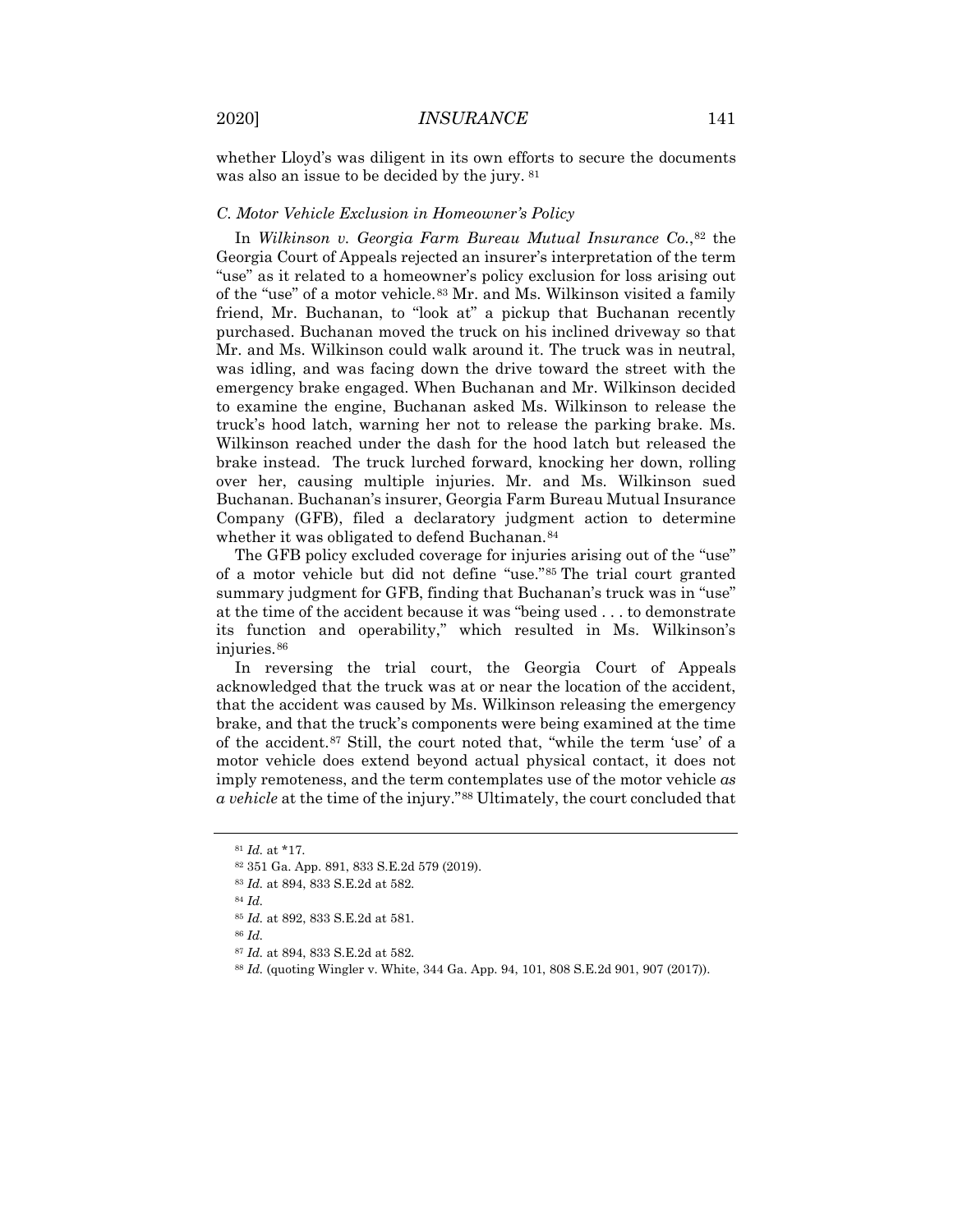because Buchanan's truck was "parked in [the] driveway," and "was [not] in use as a vehicle at the time of the accident," the trial court erred in determining that GFB was not obligated to Buchanan in the suit against him.<sup>[89](#page-12-0)</sup>

#### IV. PROPERTY INSURANCE CASES

### *A. Waiver of Rescission*

In *Grange Mutual Casualty Company v. Bennett*,<sup>[90](#page-12-1)</sup> the issue before the Georgia Court of Appeals was whether Grange Mutual Casualty Company (Grange Mutual) properly rescinded a policy of workers' compensation insurance issued to McCormick Enterprises (McCormick).[91](#page-12-2) McCormick was a greenhouse repair and maintenance company that previously had coverage with Liberty Mutual but switched coverage to Grange Mutual. The dispute arose concerning the accuracy of information in the application for the Grange Mutual policy. The application indicated that McCormick provided janitorial services, worked only in Georgia, and did not work at elevations above fifteen feet.<sup>92</sup>

After the policy was issued, McCormick submitted a claim for an incident that occurred in Louisiana. The incident prompted further investigation.[93](#page-12-4) Following the investigation, an underwriter with Grange Mutual concluded that Grange Mutual would not have issued the policy if it had known that McCormick operated in thirty states and that McCormick's employees were cleaning windows at heights above fifteen feet. Grange Mutual conferred with counsel about rescinding the policy but ultimately decided to cancel the policy.<sup>[94](#page-12-5)</sup> Grange Mutual issued "a cancellation notice on December 18, 2014, with [a cancellation] date of March 8, 2015."[95](#page-12-6) On March 7, 2015, another employee of McCormick filed a workers' compensation claim for an incident in New York.<sup>[96](#page-12-7)</sup>

Following an ALJ hearing on the New York incident, Grange Mutual submitted a brief arguing against coverage on several grounds. The ALJ found in favor of McCormick. On appeal to the Board, Grange Mutual argued for rescission under O.C.G.A. § 33-24-7, among other grounds. The Board upheld the ALJ's findings, concluding that it was unnecessary

<span id="page-12-0"></span><sup>89</sup> *Id.* at 895, 833 S.E.2d at 583.

<span id="page-12-1"></span><sup>90</sup> 350 Ga. App. 608, 829 S.E.2d 834 (2019).

<span id="page-12-2"></span><sup>91</sup> *Id.* at 611, 829 S.E.2d at 836; *see* O.C.G.A. § 33-24-7 (2020).

<sup>92</sup> *Id.* at 610–11, 829 S.E.2d at 835–36.

<span id="page-12-4"></span><span id="page-12-3"></span><sup>93</sup> *Id.* at 610, 829 S.E.2d at 835.

<span id="page-12-6"></span><span id="page-12-5"></span><sup>94</sup> *Id.* 

<span id="page-12-7"></span><sup>95</sup> *Id.*

<sup>96</sup> *Id.*, 829 S.E.2d at 836.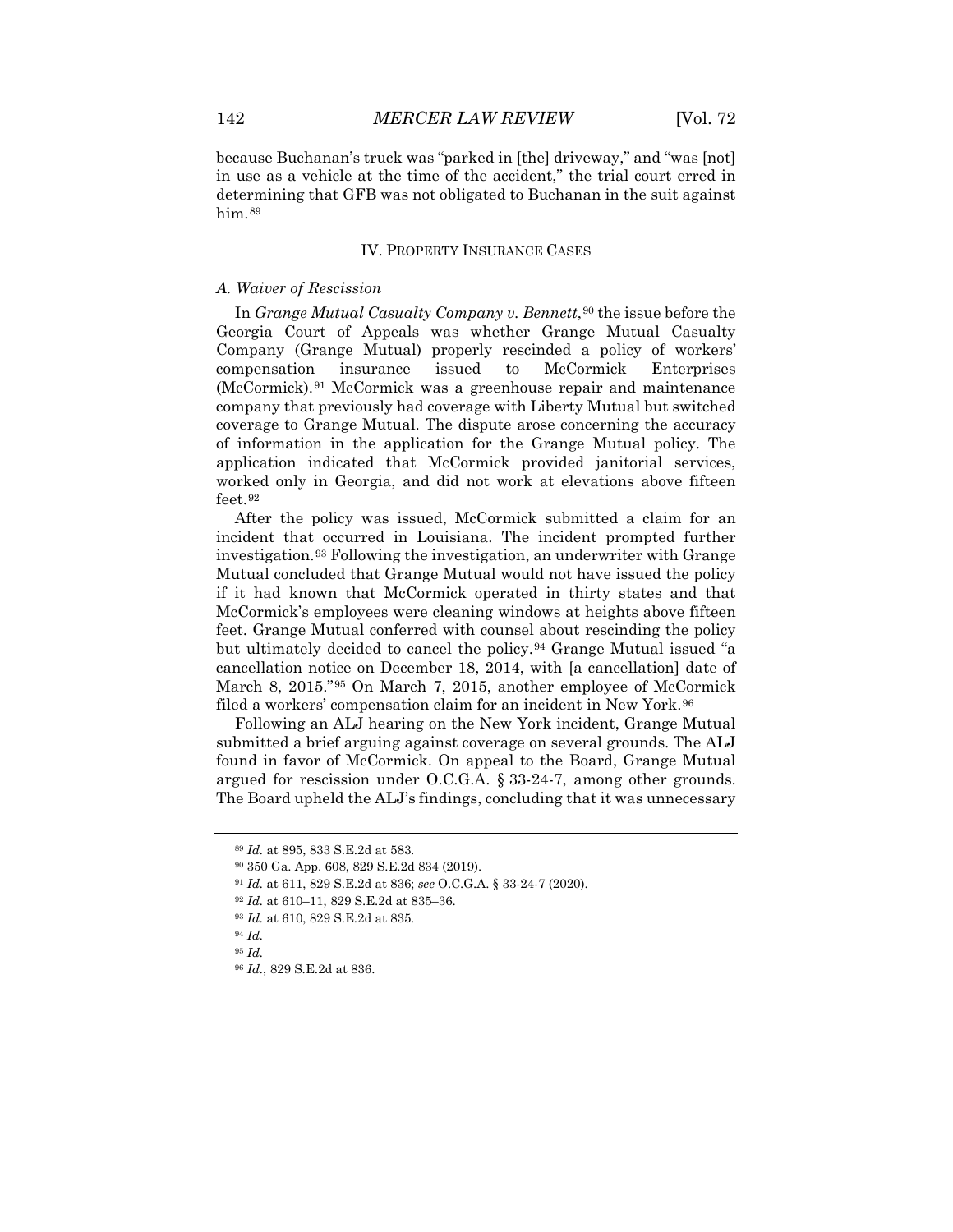to address rescission under O.C.G.A. § 33-24-7; thus prompting an appeal and a remand back to the Board. Ultimately, the Board held that Grange Mutual waived the rescission under O.C.G.A. § 33-24-7, which was affirmed by the Superior Court. Grange Mutual appealed the waiver issue.[97](#page-13-0)

Before the Georgia Court of Appeals, Grange Mutual argued the merits of a rescission under O.C.G.A. § 33-24-7.[98](#page-13-1) However, the court concluded that it did not have to reach the merits of the rescission defense because Grange Mutual waived the defense.<sup>[99](#page-13-2)</sup> Reaffirming its holdings in previous cases, the court reiterated that "an insurer seeking to rescind a policy must" announce its intent in a "timely fashion, as soon as the facts supporting the claim for rescission are discovered."[100](#page-13-3) If, instead of rescission, an insurer issues a denial of coverage or cancels the policy, the right of rescission is waived.[101](#page-13-4) Citing *Loeb v. Nationwide Mutual Fire Insurance Co.*,[102](#page-13-5) the court held that "because the insurer canceled the policy and retained the premium, the policy was not void from its inception."[103](#page-13-6)

#### *B. Duty to Read and Examine the Policy*

In *Martin v. Chasteen*,[104](#page-13-7) Mark Martin (Martin) procured insurance coverage in December 2011 through his agent, Thomas Chasteen (Chasteen), for various structures located on Martin's farm. The policy was renewed each December and Martin received declarations pages outlining the structures that were covered.[105](#page-13-8) "In 2013 and 2014, Martin built a new horse barn on [his] property."[106](#page-13-9) Martin and Chasteen discussed coverage for the horse barn but it was never added to the policy. <sup>[107](#page-13-10)</sup> "In February [of] 2016, the [horse] barn was struck by lightning and destroyed."[108](#page-13-11) Martin sued Chasteen for failing to add the horse barn to

<sup>97</sup> *Id.*

<sup>98</sup> *Id*.

<sup>99</sup> *Id.* at 612, 829 S.E.2d at 837.

<span id="page-13-7"></span><span id="page-13-6"></span><span id="page-13-5"></span><span id="page-13-4"></span><span id="page-13-3"></span><span id="page-13-2"></span><span id="page-13-1"></span><span id="page-13-0"></span><sup>100</sup> *Id.* at 611–12, 829 S.E.2d at 837 (quoting American Safety Indem. Co. v. Sto Corp., 342 Ga. App. 263, 271, 802 S.E.2d 448, 455 (2017)).

<sup>101</sup> *Id.* at 612, 829 S.E.2d at 837.

<sup>102</sup> 162 Ga. App. 561, 562, 292 S.E.2d 409, (1982).

*<sup>103</sup> Grange Mutual*, 350 Ga. App. at 612, 829 S.E.2d at 837.

<span id="page-13-8"></span><sup>104</sup> 354 Ga. App. 518, 841 S.E.2d 157 (2020).

<sup>105</sup> *Id.* at 518–19, 841 S.E.2d at 159.

<span id="page-13-9"></span><sup>106</sup> *Id.* at 519, 841 S.E.2d at 159.

<span id="page-13-10"></span><sup>107</sup> *Id.* at 519–20, 841 S.E.2d at 160.

<span id="page-13-11"></span><sup>108</sup> *Id.* at 519, 841 S.E.2d at 159.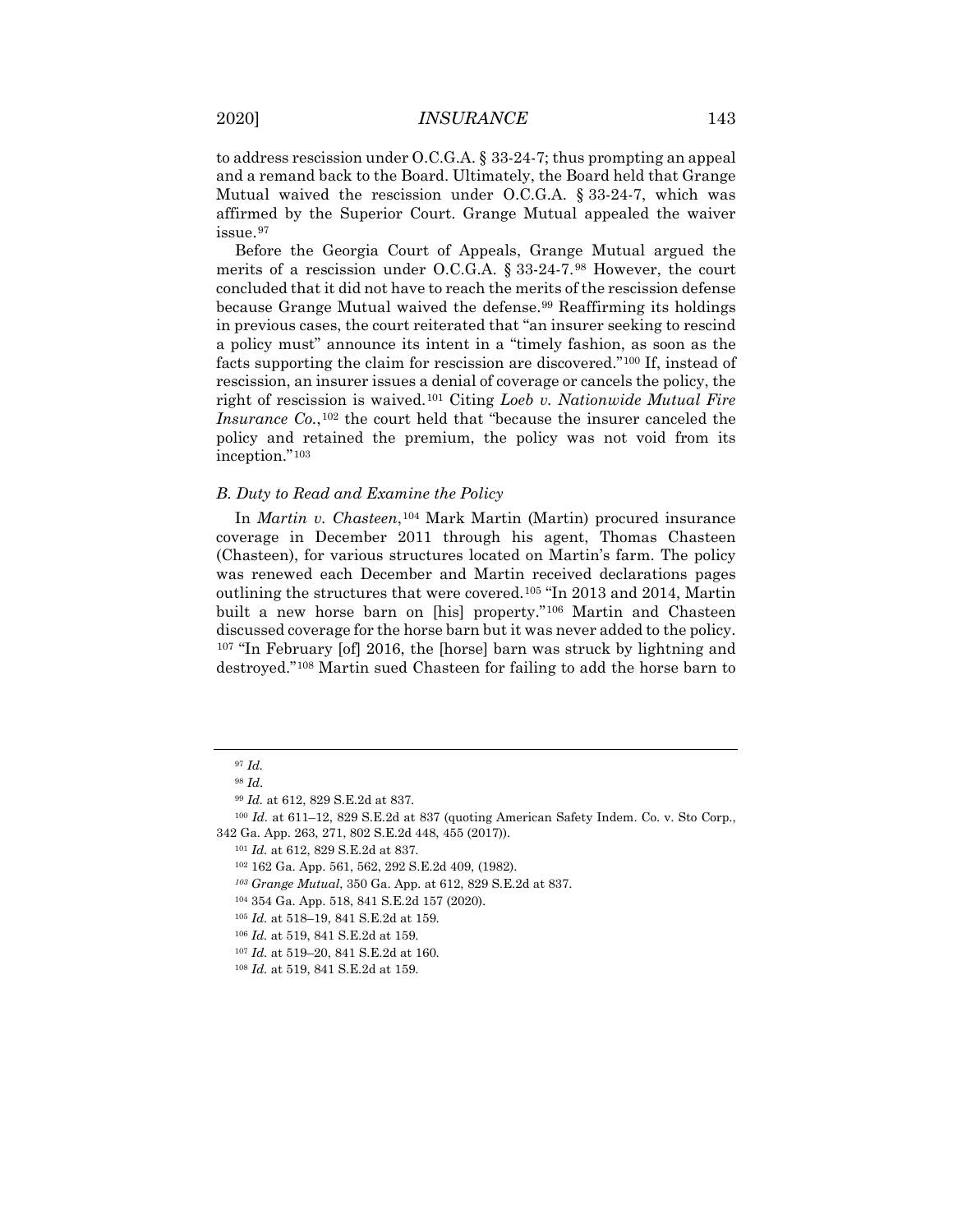the policy. Chasteen obtained summary judgment from the trial court. Martin appealed.<sup>[109](#page-14-0)</sup>

On appeal, Martin argued that his duty to read the policy did not authorize summary judgment because there was a question of fact whether he possessed a copy of the entire policy rather than just the policy declarations.[110](#page-14-1) The Georgia Court of Appeals disagreed.[111](#page-14-2) Relying upon a previous decision, the court reiterated its general rule that

[I]nsureds are charged with knowledge of the insurance policy's contents, and are bound by those contents even if they do not have physical possession of the policy. Martin alleged the existence of a policy, [he was charged] with knowledge of its contents. Insured persons under an insurance policy are presumed to know its conditions if they intend to rely upon its benefits, or else they must find out those conditions. That is particularly true when, as in this case, the policy in issue is a renewal policy.<sup>[112](#page-14-3)</sup>

Having resolved the delivery issue in favor of the agent, the Georgia Court of Appeals went on to rule in the agent's favor under the duty to read and its exceptions.[113](#page-14-4) The court acknowledged and discussed exceptions to the duty to read but noted that the exceptions do not apply where "an examination of the policy would have made it readily apparent that the [requested] coverage was not issued."[114](#page-14-5) Further, the court found that Martin failed to present evidence of the existence of a confidential or unusual relationship between he and Chasteen that would have prevented or excused him from exercising ordinary diligence for his own protection.[115](#page-14-6) The fact that Martin and Chasteen had worked together for years on insurance matters and had "come to repose trust and confidence in each other as the result of such dealings" was not sufficient, in and of itself, to conclude that a confidential relationship existed between

<sup>109</sup> *Id.*

<sup>110</sup> *Id.* at 520, 841 S.E.2d at 160.

<sup>111</sup> *Id.* at 519, 841 S.E.2d at 159.

<span id="page-14-3"></span><span id="page-14-2"></span><span id="page-14-1"></span><span id="page-14-0"></span><sup>112</sup> *Id.* at 520, 841 S.E.2d at 160 (quoting Burkett v. Liberty Mut. Fire Ins. Co., 278 Ga. App. 681, 682–83, 629 S.E.2d 558, 560 (2006)); *See, e.g.,* Southeastern Security Ins. Co. v. Empire Banking Co., 230 Ga. App. 755, 757, 498 S.E.2d 282 (1998); Wells Fargo Home Mtg. v. Allstate Ins. Co., No. 06-12380, 2006 U.S. App. LEXIS 26065, at \*915 (11th Cir. 2006) (Under Georgia law, "an insured without a copy of the policy must make an effort to ascertain the policy's terms.").

<sup>113</sup> *Id.* at 520–21, 841 S.E.2d at 160–61.

<span id="page-14-6"></span><span id="page-14-5"></span><span id="page-14-4"></span><sup>114</sup> *Id.* at 521, 841 S.E.2d at 161 (quoting MacIntyre & Edwards Inc. v. Rich, 267 Ga. App. 78, 81, 599 S.E.2d 15, 18 (2004)).

<sup>115</sup> *Id.* at 521, 841 S.E.2d at 161.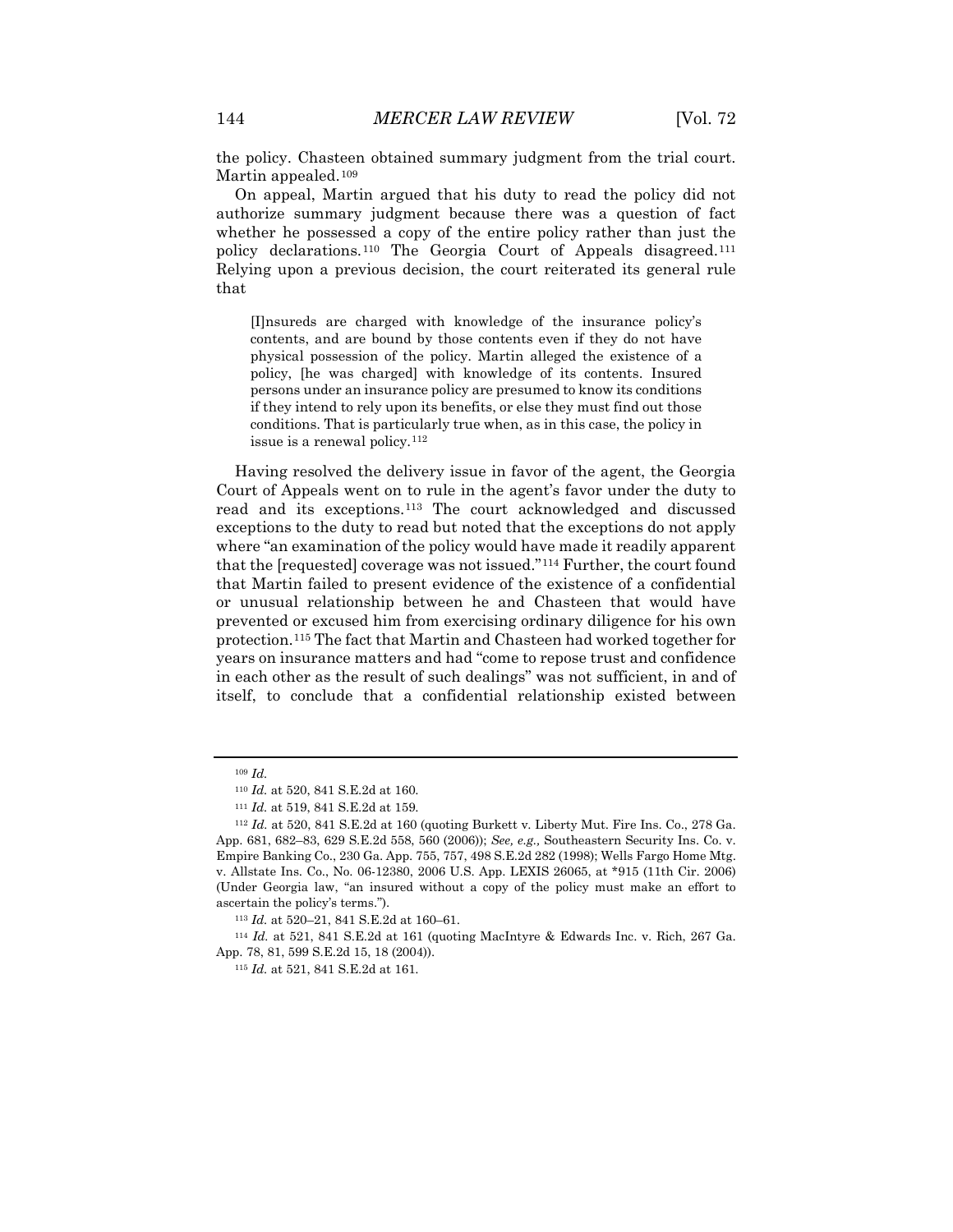them.[116](#page-15-0) Accordingly, the Georgia Court of Appeals affirmed summary judgment in favor of Chasteen.<sup>[117](#page-15-1)</sup>

## *C. "Seepage or Leakage" Exclusion in Homeowner's Policy*

In an unpublished decision from the Eleventh Circuit, insurers received some guidance on an issue that frequently comes up but often does not result in written opinions. In *Landrum v. Allstate Insurance Co.*, <sup>[118](#page-15-2)</sup> the Eleventh Circuit interpreted a "seepage or leakage" exclusion.<sup>[119](#page-15-3)</sup> The policyholder, Landrum, had a water leak in a supply line to her refrigerator ice maker, which resulted in mold. Landrum submitted a claim with Allstate.[120](#page-15-4) Allstate denied Landrum's claim based upon a "continuous or repeated seepage or leakage" exclusion in the Allstate policy that defined "seepage" as meaning a "continuous or repeated seepage or leakage over a period of weeks, months, or years of water."[121](#page-15-5) In the district court, Landrum argued that incident was a sudden loss, rather than a seepage; that the exclusion was ambiguous; and that, even if not ambiguous, Allstate should cover the damages that occurred during the first thirteen days of the leak since the exclusion only applied to leaks that occurred over a period of "weeks." The district court rejected the arguments and granted summary judgment to Allstate.<sup>[122](#page-15-6)</sup>

On appeal, Landrum argued that the exclusion applied only to slowmoving releases of water, but the Eleventh Circuit disagreed.[123](#page-15-7) Because Landrum's policy excluded seepage or leakage, the use of the disjunctive "or" indicated that the terms seepage and leakage should be treated separately.[124](#page-15-8) Since the policy did not define those terms, the court used an ordinary dictionary meaning to conclude that "leakage" did not have a speed component.[125](#page-15-9) Therefore, Landrum's policy excluded slow seepage or sudden or slow leakage and, "the district court did not err by interpreting the exclusion to include '*any* escape of water, including that which is slow-moving and that which is not.'" [126](#page-15-10)

<span id="page-15-4"></span><span id="page-15-3"></span><span id="page-15-2"></span><span id="page-15-1"></span><span id="page-15-0"></span><sup>116</sup> *Id.* at 521–22, 841 S.E.2d at 161 (quoting Canales v. Wilson Southland Ins. Agency, 261 Ga. App. 529, 531, 583 S.E.2d 203, 205 (2003)).

<sup>117</sup> *Id*. at 522, 841 S.E.2d at 162.

<sup>118</sup> No. 19-14539, 2020 U.S. App. LEXIS 14908, at \*606 (11th Cir. 2020).

<sup>119</sup> *Id.* at \*607.

<sup>120</sup> *Id.*

<sup>121</sup> *Id*.

<sup>122</sup> *Id.*

<sup>123</sup> *Id.* at \*609.

<sup>124</sup> *Id.*

<span id="page-15-10"></span><span id="page-15-9"></span><span id="page-15-8"></span><span id="page-15-7"></span><span id="page-15-6"></span><span id="page-15-5"></span><sup>125</sup> *Id.* at \*610 (citing *Seepage* and *Leakage*, THE OXFORD ENGLISH DICTIONARY (Online ed. 2020)).

<sup>126</sup> *Id.*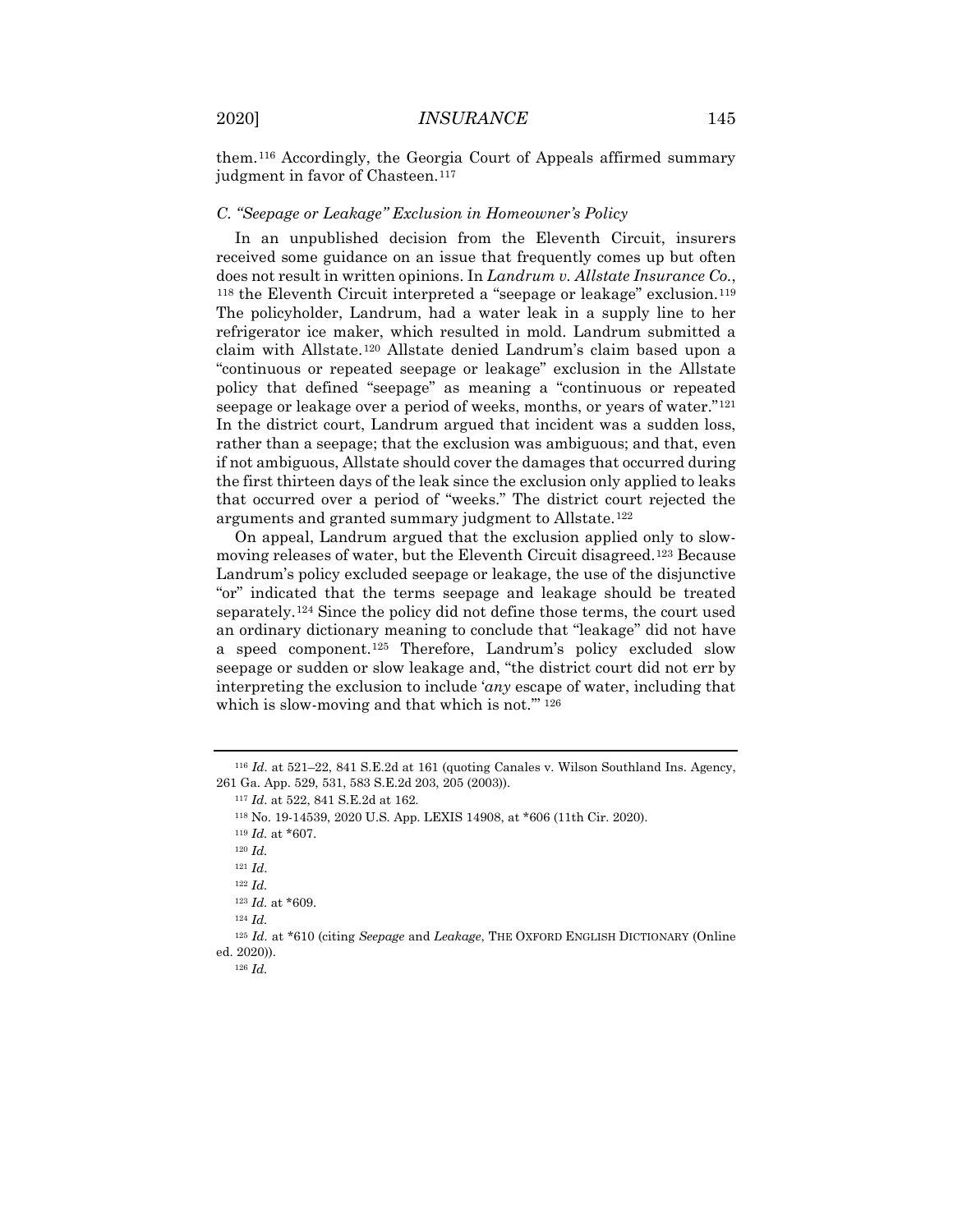The Eleventh Circuit also rejected Landrum's argument in the district court that, because the exclusion applied only for losses that occurred "over a period of weeks," the exclusion would not apply to leaks occurring before the second week, between days one and thirteen.[127](#page-16-0) Likewise, the court rejected Landrum's contention that she had "a covered water loss," during the first thirteen days of the leak and thus was entitled to mold remediation.[128](#page-16-1) The Eleventh Circuit noted that the record of water usage for Landrum's home and the adjuster's testimony was unrefuted by Landrum.<sup>[129](#page-16-2)</sup> For these reasons, the Eleventh Circuit affirmed summary judgement in Allstate's favor.<sup>[130](#page-16-3)</sup>

#### *D. Implied Waiver of Lapsed Policy*

In another unpublished opinion, *Brannen v. Jackson National Life Insurance Co.*, the Eleventh Circuit also rejected an effort to reinstate a lapsed life insurance policy on the grounds of waiver.<sup>[131](#page-16-4)</sup> Bishop Brannen's heirs sought to recover \$2.3 million from a life insurance policy that lapsed before Brannen's death. The heirs' attorney sent a demand letter and check for the past-due premiums to Jackson National Life Insurance Company (Jackson) which were received on March 15, 2017. Jackson deposited the premium check on March 22, 2017. A Jackson employee later determined that the policy lapsed. Jackson refunded the premium to the heirs on March 27, 2017. The heirs sued in the United States District Court for the Middle District of Georgia. The district court granted summary judgment to Jackson.[132](#page-16-5)

The heirs made two arguments on appeal. First, the heirs argued that Jackson waived the policy lapse by accepting the premium payment.<sup>[133](#page-16-6)</sup> The Eleventh Circuit rejected this argument stating that Jackson did not improperly "retain" the premium so as to waive the lapsed coverage defense.[134](#page-16-7) The Eleventh Circuit acknowledged that Georgia courts recognize that retaining premium payments after a lapse in coverage could imply a waiver of a lapsed policy.[135](#page-16-8) However, the Eleventh Circuit referred back to its holding in *Rutland v. State Farm Mutual Auto Insurance Co.*,<sup>[136](#page-16-9)</sup> where it held that retaining a premium payment for six

<span id="page-16-0"></span><sup>127</sup> *Id.* at \*608.

<sup>128</sup> *Id*.

<span id="page-16-2"></span><span id="page-16-1"></span><sup>129</sup> *Id. at* \*609.

<sup>130</sup> *Id.* at \*610.

<span id="page-16-6"></span><span id="page-16-5"></span><span id="page-16-4"></span><span id="page-16-3"></span><sup>131</sup> No. 19-14025, 2020 U.S. App. LEXIS 13038, at \*702 (11th Cir. 2020).

<sup>132</sup> *Id.* at \*703.

<span id="page-16-7"></span><sup>133</sup> *Id.* at \*704.

<sup>134</sup> *Id.* at \*704–05.

<span id="page-16-8"></span><sup>135</sup> *Id.* (citing Georgia Masonic Mut. Life Ins. Co. v. Gibson, 52 Ga. 640, 642–43 (1874)).

<span id="page-16-9"></span><sup>136</sup> No. 10-10734, 2011 U.S. App. LEXIS 9859, at \*771 (11th Cir. 2011).